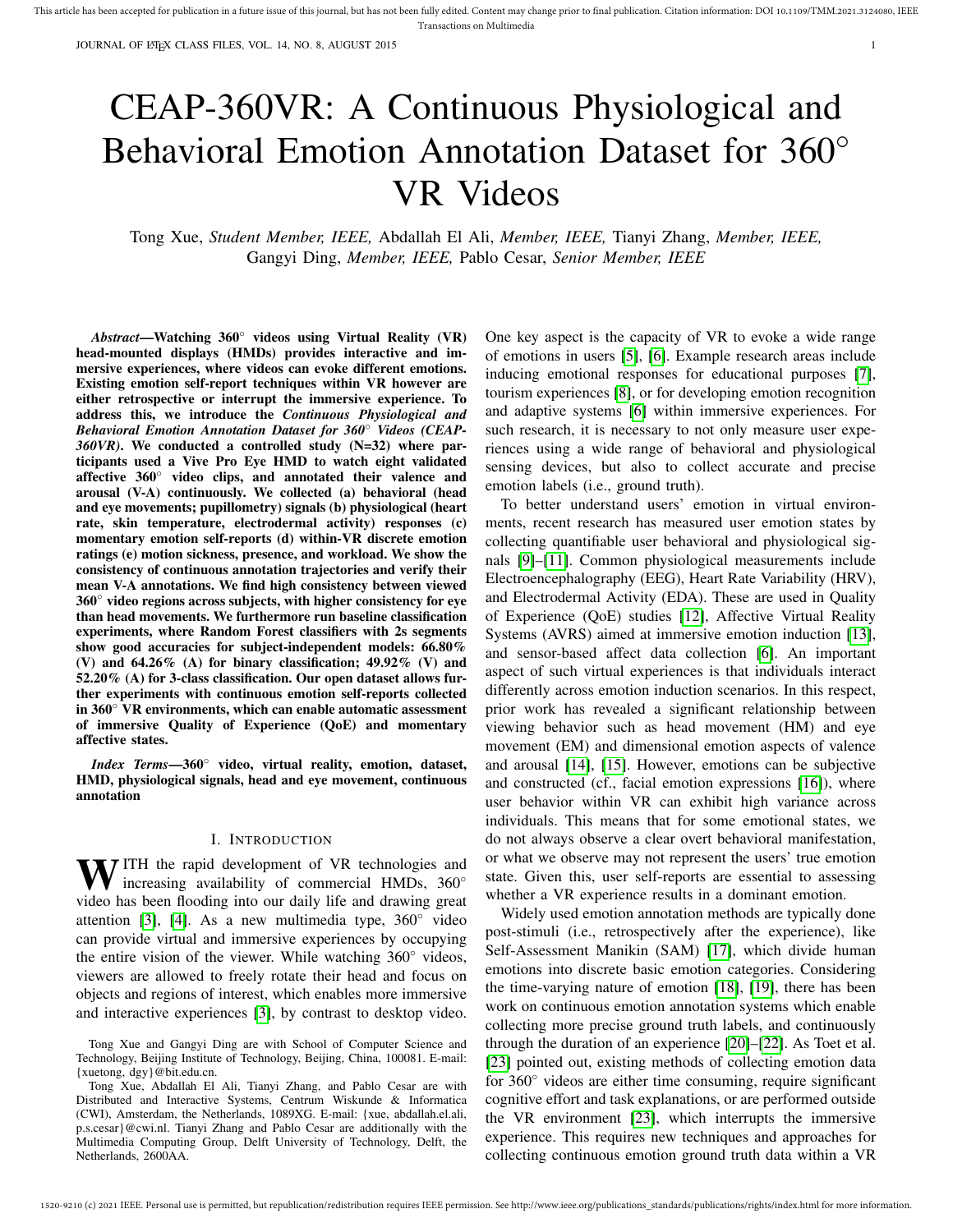JOURNAL OF LATEX CLASS FILES, VOL. 14, NO. 8, AUGUST 2015 2015



Fig. 1. (a) A participant in our experiment watching a 360◦ video using the HTC VIVE Pro Eye HMD and annotating her emotional state using a Joy-Con controller, while wearing an Empatica E4 Wristband on the non-dominant hand. (b) The system schematic shows various aspects of the experiment set-up and data acquisition. (c) Valence-Arousal model space based on Russell's Circumplex model [1]. In our annotation system, four distinct colors are selected across quadrants (HEX values = #eecdac, #7fc087, #879af0, #f4978e for quadrants one to four clock-wise, respectively, which has been shown to be intuitive and easy for users to understand [2])

environment, with minimal interruption of user engagement while immersed in a VR experience.

Within the 360° video research, there have been several public datasets focused on the study of visual attention patterns [24], [25], visual quality assessment [26], or user viewing behavior [14]. For viewing behavior, this includes HM data and post-stimuli SAM ratings to explore the possible links between HM and valence/arousal. To further enable advances in emotion within VR environments, there is a need to create a high quality multi-modal dataset that contains HM/EM, physiological signals and corresponding continuous and precise ground truth emotion labels collected during immersive, virtual experiences. Our work offers two primary contributions:

(1) Dataset: We conducted a controlled user study with 32 participants where each watched eight one-minute 360° video clips (as shown in Fig. 1a), and publicly make available the Continuous Physiological and Behavioral Annotation Dataset for 360◦ VR Videos *CEAP-360VR Dataset*. Our multi-modal 360◦ video dataset features precise and continuous emotion annotations alongside measured behavioral and physiological signals. Our dataset is publicly available at https://github.com/cwi-dis/CEAP-360VR-Dataset and https://www.dis.cwi.nl/ceap-360vr-dataset.

(2) Analysis: We performed statistical analyses to validate our collected data, better understand affective states in 360◦ VR videos, and enable reproducibility and usage of our data by subsequent work. By automatically classifying selfreported affective states, we provide a means to assess the relationship between physiological and behavioral measures, and the moment-by-moment affective states during immersive 360◦ VR video watching experiences. We tested our dataset with common baseline classification methods, including both classical machine learning (ML) and deep learning (DL) classifiers. Results with a Random Forest classifier using a 2s segment length show good classification accuracies: for a subject-dependent model, 68.45% (V) and 71.33% (A) for binary classification, and  $60.42\%$  (V) and  $62.38\%$  (A) for 3class classification; for a subject-independent model, 66.80% (V) and 64.26% (A) for binary classification, and 49.92% (V) and 52.20% (A) for 3-class classification. Furthermore, results from an ablation study shows that using only behavioral signals or only physiological data can yield reasonable recognition accuracies, however using both modalities improves classification performance.

Our dataset can be used for building more temporally precise emotion recognition models for 360◦ VR video watching. This can additionally be used for further analysis on visual attention modelling on  $360°$  videos [4], [27], with considerations of momentary emotion self-report states. Researchers can also explore the relationship between HM/EM features and discrete self-reported affective states based on our dataset [15], [28]. Also, the diverse set of physiological signals collected can be used to conduct implicit perceptual experience analyses in HMD-based VR environments [29]. To summarize, our dataset can further advance the HMD-based 360◦ video community's understanding of momentary (self-reported) emotion states, and physiological and behavioral responses.

#### II. RELATED WORK

In this section, we provide a review of datasets related to emotion recognition and 360<sup>°</sup> videos.

## *A. Datasets for Emotion Recognition in 2D Videos*

There have been various datasets based on both explicit and implicit modalities evoked by 2D video stimuli. Soleymani et al. [30] presented work on emotion recognition where they analyzed the physiological responses (Electrocardiograph (ECG), EDA, EEG, Respiration (RESP), SKT) of 27 participants who watched various stimuli including 34 videos and some images. The proposed MAHNOB-HCI dataset contains face video, eye gaze data and discrete scale of valence dominance, predictability as well as emotional keywords. The DEAP dataset [31] consists of implicit tagging from EEG and peripheral physiological signals (Electrooculography (EOG), EDA, RESP, Blood Volume Pulse (BVP), ECG, SKT) of 32 participants while watching 40 video clips. It includes a continuous scale of arousal, valence, liking, dominance and discrete scale of familiarity. Similarly, Abadi et al. [32] added Magnetoencephalogram (MEG) and presented the DECAF dataset. It contains a discrete scale of valence, arousal and dominance of 30 participants while watching 40 videos and 36 movie clips. The dataset AMIGOS [33] is compiled to model multi-class emotional data including EEG, ECG, EDA from 40 participants during the viewing of 20 short and long videos. It includes annotations of both internal self-assessment (scale questionnaires) and external assessment (frontal and full body videos) of affective levels. In the ASCERTAIN dataset presented by Subramanian et al. [34], the data recordings consist of physiological modalities (ECG, EDA, EEG) and facial activity. Discrete scale of valence, arousal, liking, engagement, familiarity and Big Five personality are also included. More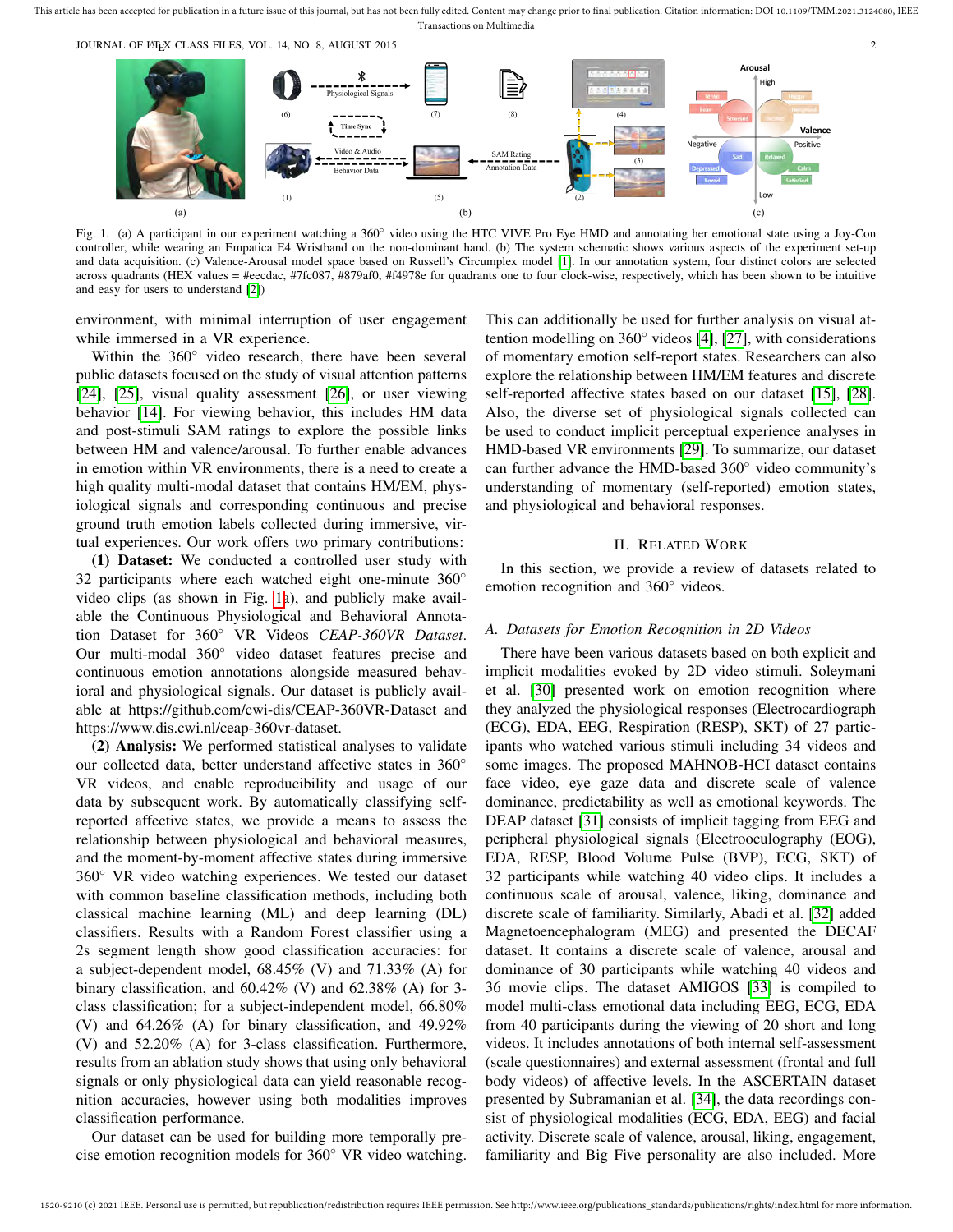recently, Sharma et al. [20] collected the CASE dataset of 30 participants in responses to eight validated videos. It includes synchronized recordings of physiological signals (ECG, BVP, EDA, EMG, SKT, RESP) and continuous reporting of valence and arousal. However, these datasets did not consider studying participants' emotions in virtual environments.

#### *B. Datasets for 360*◦ *Videos*

Previous studies [3], [12] have presented comparisons of QoE factors such as presence, engagement, usability and sickness while watching 360◦ videos among HMD, CAVEbased and 2D-based display screen. The results indicated that users can experience higher QoE ratings with an HMD. Recently, Qiao et al. [35] proposed a novel visual saliency model to predict viewport-dependent saliency on 360 videos considering both head movements and eye fixations. Several datasets report HM traces of users while watching 360◦ videos for visual attention research. Corbillon et al. [24] captured viewport traces of 59 participants watching five 70s videos. In [36], six videos were shown to 17 participants and the results of recorded scanpaths and fixation points suggest that users' attention is guided by moving objects. In another study [37], the PVS-HM dataset is created based on HM data of 58 subjects watching 76 videos. Analysis of the dataset indicates that there is similarity and a strong center bias across subjects. For 360<sup>°</sup> video, HM indicates the position of the subjects' viewport, while EM could reflect where the subject fixates on [4]. The Salient360 dataset constructed by David et al. [25] contains 19 immersive videos and 57 subjects' HM/EM data. The head+eye and head-only saliency maps and scanpaths are also included. Li et al. [26] proposed the VQA-OV, a 360◦ video dataset with HM, EM data and subjective quality scores of the sequences to study the links between user behavior and subjective evaluation on visual quality. Zhang et al. [38] presented a dataset including head and eye fixations of 104 videos watched by 20+ subjects for better modelling dynamic saliency. To explore HM/EM saliency prediction in dynamic 360◦ immersive videos, Xu et al. [39] presented a large-scale VR dataset including both HM and EM data of 31 participants watching 208 videos. Nguyen et al. [40] built a saliency dataset and proposed PanoSalNet, a saliency detection model.

Although human behavior in VR has been thoroughly investigated, few datasets have been developed using 360◦ videos for emotion induction research. One of the first datasets is gathered by Li et al. [14]. It contains HM data and corresponding ratings of arousal and valence captured with 93 participants watching 73 videos, given the purpose of exploring links between HM and emotions when viewing VR content. More recently, Tang et al. [28] reported an eye tracking dataset with valence and arousal scores from 19 participants watching 360° images to study the influence of emotions on eye behavior in a virtual setting. Their analysis showed that negative emotions have a significant impact on fixation and saccade features, while positive and neutral content do not. In our prior work, we additionally analyzed HM/EM features across fine-grained emotion labels from 360◦ video segments with varying lengths (5-60s) [15]. Our exploratory work showed that standard deviation of HM yaw negatively correlated with valence, HM pitch positively correlated with arousal, while standard deviation of EM yaw negatively correlated with valence, and EM pitch negatively correlated with arousal. Furthermore, recent studies in 360◦ videos took advantage of the relationship between physiological signals and users' emotions. Egan et al. [12] first took EDA and HR together to assess QoE in VR content. Marín-Morales et al. [6] recognized subjects' valence and arousal perceptions from EEG, HRV features and embedded SAM ratings in virtual environments. The findings validate that VR has the capacity to elicit emotional states and allow emotion recognition from physiological responses as with 2D videos. However, most of the existing research are based on authors' own data collection, which leads to limited accessibility for other researchers to reproduce results [41]. In addition, these studies pay attention to the user experience of VR and ignore the viewing behavior, as well as continuous emotion reports. To bridge these gaps, we propose the public CEAP-360VR dataset for emotion recognition in virtual environments watching 360◦ videos, containing both physiological signals and the corresponding viewing behavior data, as well as continuous self-report emotion ratings.

### III. EXPERIMENT PROTOCOL

In this section, we present our experiment protocol. This study was carried out in accordance with the recommendations of the Ethics Committee of our institute. Data collection was approved by the board and all participants. Below we describe our experiment setup and procedure.

### *A. Experiment Setup*

We show the experiment architecture in Fig. 1b, and each part is described in detail below.

(1) Participants viewed the 360◦ video clips through HTC Vive Pro Eye<sup>1</sup> HMD (in Fig. 1b(1)), with a reported  $0.5^\circ$  accuracy and frequency of 120Hz Tobii Pro eye tracker integrated. The HMD provides a resolution of 2880 x 1600 pixels, a 110<sup>°</sup> field of view and a refresh rate of 90Hz. In parallel, the audio signal is sent to the HMD. During the experiment, participants sat on a swivel chair and were free to look in any direction. Correspondingly, head rotation and eye gaze data from the headset were recorded at 120Hz.

(2) The joystick used was a generic wireless digital gaming peripheral, called Joy-Con<sup>2</sup>, as shown in Fig. 1b(2). With a return spring, the proprioceptive feedback could aid realigning to center position under no force, which makes it suitable for continuous annotation while wearing an HMD. Also, we added a 11-mm heighten cap to extend the length of the joystick, thereby helping to increase flexibility of operation. The movement of the joystick head maps into a 2D Valence-Arousal space, in which the x axis indicates valence while the y axis indicates arousal, as shown in Fig. 1b. Participants were instructed to annotate their emotion experience by moving

<sup>1</sup>https://enterprise.vive.com/us/product/vive-pro-eye/

<sup>2</sup>https://www.nintendo.com/switch/choose-your-joy-con-color/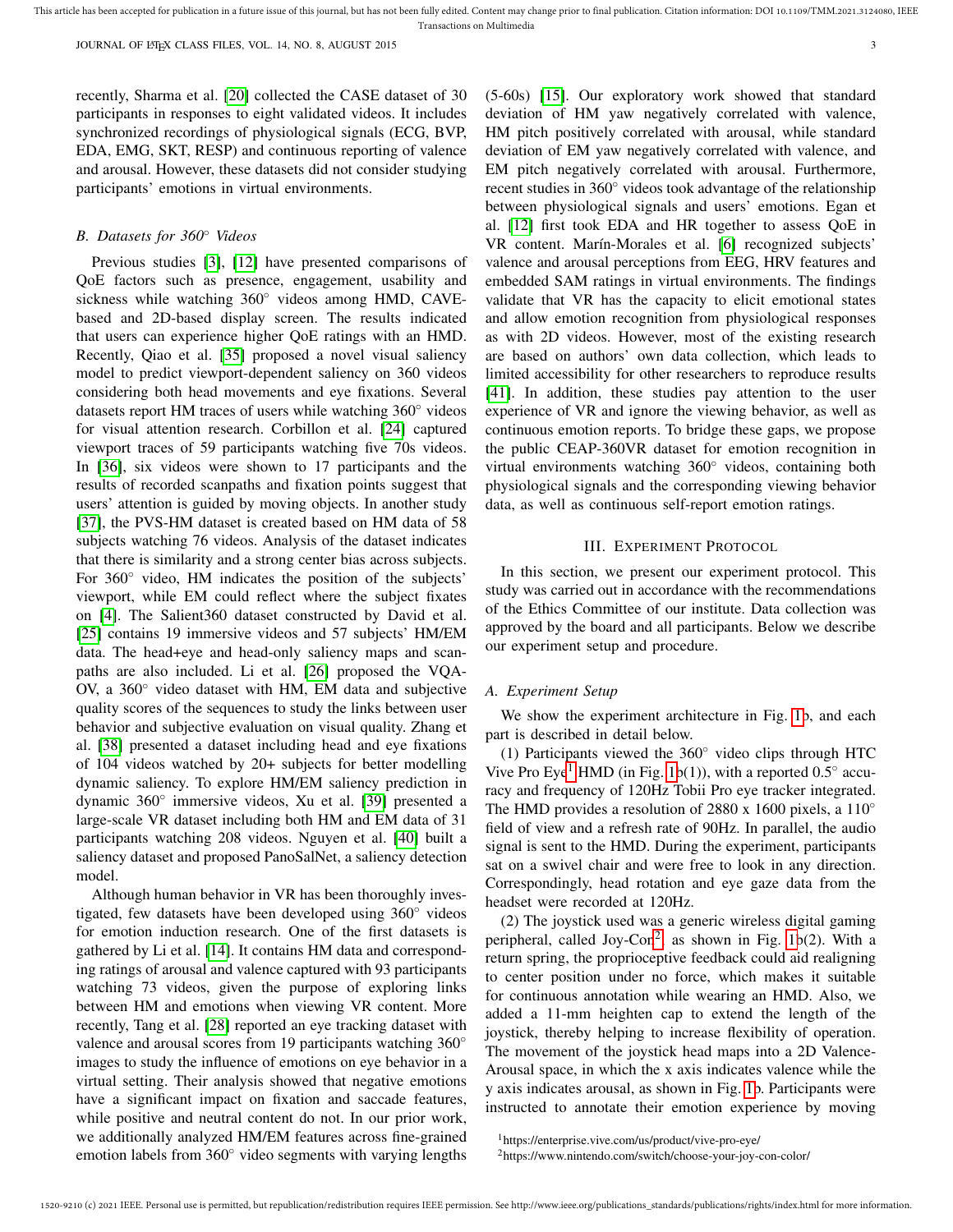JOURNAL OF LATEX CLASS FILES, VOL. 14, NO. 8, AUGUST 2015 4

TABLE I

DESCRIPTION OF 360◦ VIDEOS USED IN OUR EXPERIMENT. V = MEAN VALENCE RATING; A = MEAN AROUSAL RATING

| VIDEOS OSED IN OOK EALEKIMENT, $Y = M$ EAN VALENÇE KALINO, A<br>DatasetID<br>PilotStudy |             |                    |              |                                                             |             |                               |          |          | $=$ MEAN AROUSAL RAILING        |                                   |                                                                     |
|-----------------------------------------------------------------------------------------|-------------|--------------------|--------------|-------------------------------------------------------------|-------------|-------------------------------|----------|----------|---------------------------------|-----------------------------------|---------------------------------------------------------------------|
| <b>VideoID</b>                                                                          | <b>Type</b> |                    |              | <b>Name</b>                                                 | YoutubeID   | <b>Start</b><br><b>Offset</b> | SpI      | TpI      | <b>Audio</b>                    | <b>Video</b><br><b>Attributes</b> | <b>Description</b>                                                  |
|                                                                                         |             | (V, A)             | (V, A)       |                                                             |             |                               |          |          | <b>Categories</b>               |                                   |                                                                     |
| V <sub>0</sub>                                                                          | Training    | 63<br>(6.36, 5.93) |              | NASA -<br>Encapsulation &<br>Launch of<br><b>OSIRIS Rex</b> | D7-AmamuJEA | 7s                            | 51.91    | 0.93     | voice-over,<br>bgm              | indoor,<br>docu-<br>mentary       | Documentary film on<br>planning and execution<br>of rocket launches |
| V <sub>1</sub>                                                                          | <b>HVHA</b> | 50<br>(7.47, 5.35) | (7.08, 6.08) | Puppies host<br>SourceFed<br>for a day                      | c7sA3EdXSUQ | 0s                            | 61.41    | 9.14     | bgm                             | indoor,<br>action,<br>dogs        | Viewers get up close<br>with some puppies                           |
| V <sub>5</sub>                                                                          | <b>HVHA</b> | 52<br>(6.75, 7.42) | (6.83, 7.42) | Speed Flying                                                | g6w6xkOeSHg | 0s                            | 65.04    | 12.88    | dialog,<br>bgm                  | outdoor,<br>sport,<br>pilot       | Viewer follows a<br>speed wing pilot as he<br>glides past mountain  |
| V <sub>3</sub>                                                                          | <b>LVHA</b> | 21<br>(3.20, 5.60) | (2.58, 6.83) | Zombie<br>Apocalypse<br>Horror                              | pHX3U4B6BCk | 65s                           | 55.98    | 2.61     | dialog,<br>ambience.<br>bgm     | indoor,<br>film.<br>zombies       | Film following some<br>soldiers defending<br>against zombie attack  |
| V7                                                                                      | <b>LVHA</b> | 68<br>(4.40, 6.70) | (4.42, 7.17) | Jailbreak 360                                               | vNLDRSdAj1U | 127s                          | 46.78    | 2.25     | dialog,<br>ambience,<br>bgm     | indoor,<br>action,<br>criminal    | Short film depicting<br>a jailbreak from<br>closed-circuit cameras  |
| V <sub>2</sub>                                                                          | <b>HVLA</b> | 38<br>(6.13, 1.80) | (8.08, 1.91) | Mountain<br><b>Stillness</b>                                | aePXpV8Z10Y | 10s                           | 39.42    | 0.97     | bgm                             | outdoor,<br>tour,<br>mountain     | Atmospheric shots of<br>Canadian snowy<br>mountains                 |
| V <sub>6</sub>                                                                          | <b>HVLA</b> | 32<br>(6.57, 1.57) | (7.67, 1.50) | Malaekahana<br>Sunrise                                      | -bIrUYM-GjU | 0s                            | 47.34    | 0.36     | ambience                        | outdoor,<br>tour,<br>sunrise      | Viewer sees the sun<br>rising over the<br>horizon at a beach        |
| V <sub>4</sub>                                                                          | <b>LVLA</b> | 14<br>(2.53, 3.82) | (2.42, 4.17) | War Zone                                                    | Nxxb 7wzvJI | 3s                            | 62.99    | 1.54     | voice-over.<br>ambience,<br>bgm | outdoor,<br>film,<br>people       | Journalistic clip of<br>a war torn city                             |
| V8                                                                                      | <b>LVLA</b> | 19<br>(2.73, 3.80) | (2.17, 3.17) | The Nepal<br>Earthquake<br>Aftermath                        | 5tasUGQ1898 | 41s                           | 76.11    | 2.07     | voice-over,<br>ambience,<br>bgm | outdoor,<br>film,<br>buildings    | Short film on the<br>effects of an<br>earthquake in Nepal           |
| abandon                                                                                 | <b>HVHA</b> | 69<br>(6.46, 6.91) | (4.17, 7.00) | Walk the<br>tight rope                                      | JtAzMFcUQ90 | 10s                           | $\prime$ | $\prime$ | $\prime$                        | $\prime$                          | Viewer experiences<br>walking a tight rope<br>over a canyon         |
| abandon                                                                                 | <b>HVHA</b> | 73<br>(6.27, 6.18) | (5.50, 6.58) | Through<br>Mowgli's Eyes                                    | bUiP-iGN6oI | 13s                           |          | $\prime$ |                                 |                                   | Short film with a<br>conversation between<br>an ape and a boy       |

the joystick head into one of the four quadrants. To increase the emotion intensity, participants could move the joystick head further. The annotation data was sampled at 10Hz, in accordance with research on human motor control [42].

(3) We also developed an on-demand helper function, so that participants who forget what color maps to a quadrant with corresponding emotions could use it for easy lookup. This on-demand reference functionality is activated through a joystick button press event. We show the helper function in Fig. 1b(3), where we just include the most representative emotion keyword (by contrast to several keywords in Fig. 1c).

(4) After each video, participants were asked to report their emotional experience using a within-VR SAM rating. A SAM rating [17] panel was embedded in VR to visualize the 9-point scales of valence and arousal, which allows users to stay closer to the context of an ongoing exposure than outside of the VR [43]. Arousal scale ranges from "calm" (1) to "excited" (9), while valence ranges from "unhappy" (1) to "happy" (9), as shown in Fig. 1b(4). Participants could gaze at one picture and use the X button on the Joy-Con controller to indicate their self-assessment level.

(5) We constructed a custom scene in Unity Engine<sup>3</sup> (version 2018.4.1f1) to display 360◦ videos and audio and show the annotation feedback based on users' continuous ratings. Equirectangular content was projected onto the skybox while the camera was fixed into the center of the sphere. We

integrated the Tobii Pro SDK<sup>4</sup> to collect data from HMD and eye tracker, along with the SteamVR  $SDK<sup>5</sup>$  which provides virtual reality support. The project ran on a 2.2 GHz Intel i7 Alienware laptop with an Nvidia RTX 2070 graphics card.

(6) We captured participants' physiological signals through the Empatica E4 wristband $6$  worn on the non-dominant hand [44], as shown in Fig. 1b(6). This device can measure BVP, EDA and SKT. It also contains a 3-axis accelerometer, and a built-in application which calculates HR and IBI from BVP.

(7) A mobile device (Nexus 5, 32GB, 5 inches, 1920-1080) was used to collect data from the E4 band via Bluetooth. Timestamp of this device was set according to the clock of the experiment laptop, synchronized via an NTP server<sup>7</sup>.

(8) Validated questionnaires for sense of presence, workload, and level of motion sickness are used as subjective measures. We chose a standardized Simulator Sickness Questionnaire (SSQ) [45] to measure the level of motion sickness, and use the Igroup Presence Questionnaire (IPQ) [46] to evaluate perceptions of VR videos. For perceived workload, we used the NASA Task Load Index (NASA-TLX) questionnaire [47].

1520-9210 (c) 2021 IEEE. Personal use is permitted, but republication/redistribution requires IEEE permission. See http://www.ieee.org/publications\_standards/publications/rights/index.html for more information.

<sup>4</sup>http://developer.tobiipro.com/unity/unity-getting-started.html

<sup>5</sup>https://store.steampowered.com/app/250820/SteamVR/

<sup>6</sup>https://www.empatica.com/en-int/research/e4/

<sup>7</sup> android.pool.ntp.org/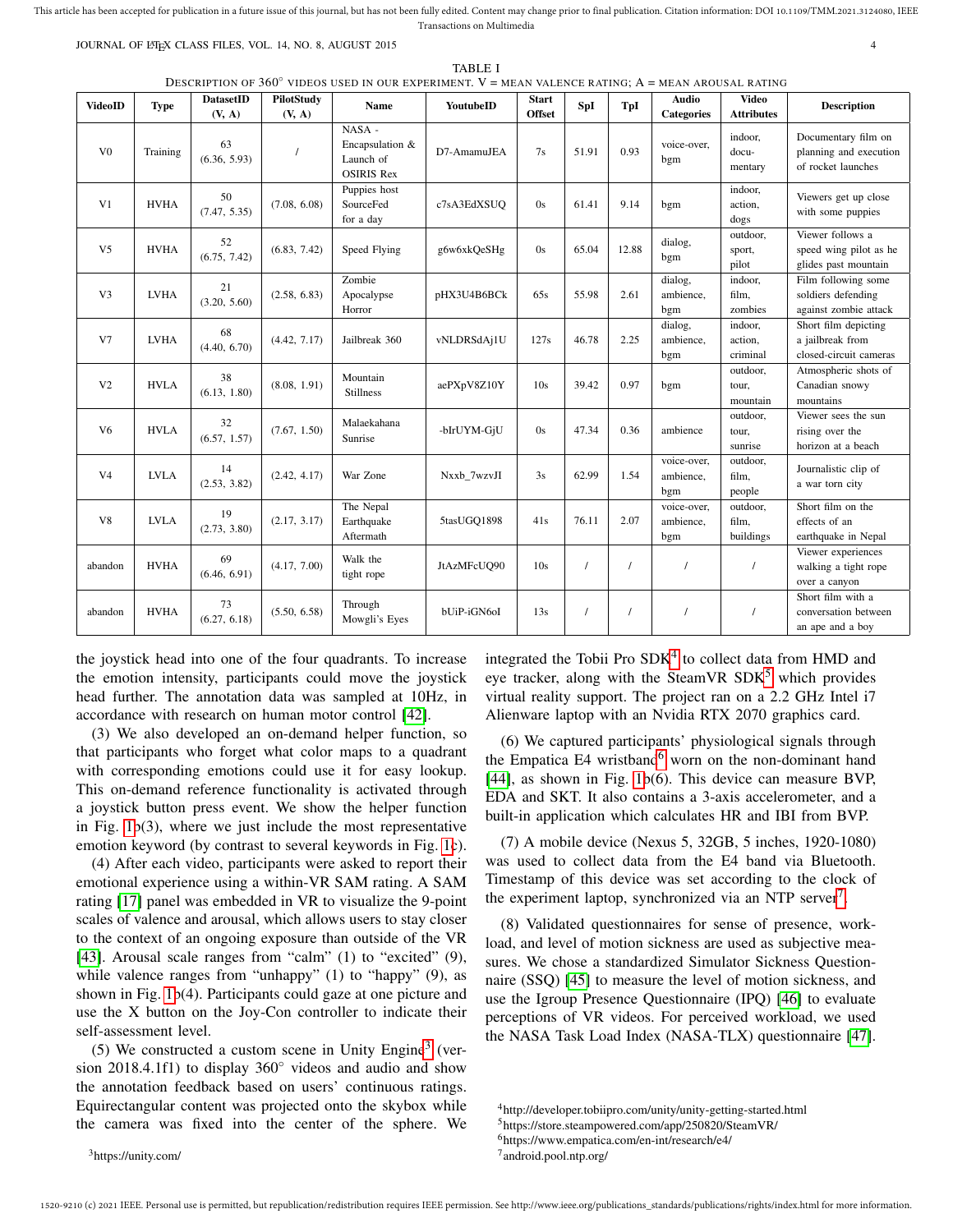JOURNAL OF LATEX CLASS FILES, VOL. 14, NO. 8, AUGUST 2015 55 SALUST 101 STEVEN ASSEMBLED FOR STEVEN ASSEMBLED TO A STEVEN ASSEMBLED FOR STEVEN ASSEMBLED FOR STEVEN ASSEMBLED FOR STEVEN ASSEMBLED FOR STEVEN ASSEMBLED FOR ST



Fig. 2. The experiment procedure.

### *B. Independent Variables*

Drawing on the Circumplex model of emotion (shown in Fig. 1c), there are four types of videos depending on valence and arousal scores, namely high valence / high arousal (HVHA), high valence / low arousal (HVLA), low valence / low arousal (LVLA), low valence / high arousal (LVHA). We follow a 4 (Video Type: HVHA, HVLA, LVHA, LVLA) X 2 (Peripheral Feedback: HaloLight vs DotSize) study design approach.

*1) Stimuli Selection:* We selected two sample 360◦ videos to represent each emotion type (as listed in Table I) from the database provided by Li et al. [14], which contains mean valence and arousal ratings (mean V-A ratings) from 95 subjects. We used youtube-dl $8$  to download the contents from YouTube with 4K in resolution (3840 x 1920 pixels), equirectangular format. The videos come in different lengths and most are longer than 2 minutes, so we extracted a 60s segment from each of them with no scene cuts. A pilot study with 12 researchers from our institute indicated that clipped 60s videos still provided the same V-A ratings, and valence and arousal were rated similarly across participants, as shown in previous work [27].

In addition, we computed the Spatial Perceptual Information (SpI) and Temporal Perceptual Information (TpI) for eight selected videos in equirectangular format [48] to depict spatial and temporal complexity. SpI indicates the amount of spatial detail and is higher for more spatially complex scenes. TpI indicates the amount of temporal changes and is higher for high motion sequences. We did a two-way consistency intraclass correlation (ICC) analysis between valence/arousal labels from original dataset and SpI / TpI and the results show that there is no correlation ( $p > 0.05$ ). This is not surprising, as our videos were selected on the basis of their emotion ratings, rather than other features such as spatial and temporal complexity. However, the low correlations do suggest that these features do not provide a confound with our emotion labels. Furthermore, the video attributes indicate some highlevel semantic attributes such as indoor/outdoor, video category and objects of interests. The audio categories including background music (bgm), ambient sound (ambience), dialog and voice-over. Links and start time offset as well as valence and arousal scores are also presented in Table I.





<sup>8</sup>https://github.com/ytdl-org/youtube-dl

*2) Peripheral Feedback:* Since users need to annotate their emotions in real-time while watching 360◦ videos, this will lead to divided attention. We contributed HaloLight and Dot-Size methods to provide peripheral feedback and minimize workload [49]. As shown in Fig. 3, HaloLight is a shaded halo arc in bottom-right viewport, which varies in transparency with emotion intensity. DotSize is a circle dot in bottom-right viewport, which varies in size with emotion intensity.

#### *C. Participants*

32 participants between the ages of 18 and 33 (M=25, SD=4.0) from different culture backgrounds participated in our data collection experiment. They were recruited by posters from near universities. All participants reported normal or corrected-to-normal vision and were not color-blind. They received monetary compensation for their participation. 50% of the participants are female and 27 participants have used VR devices less than five times before.

## *D. Experiment Procedure*

We show the experiment procedure in Fig. 2. Duration of the entire session lasted around 50 minutes.

(1) Prior to commencing the experiment, we asked the participant to carefully read and sign the consent form and fill in a background information sheet. Then we gave a general explanation about the experiment steps and tasks, including the 2D Circumplex model (Fig. 1c) and how to annotate with the joystick. After all the questions about the experiment were addressed, we asked the participant to finish a pre-study SSQ.

(2) During the eye-tracker calibration session, we first helped the participant measure their Inter-Pupillary Distance (IPD). Then the participant sat in a swivel chair and put on E4 wristband and HMD. The embedded eye tracker was calibrated following the VIVE Pro Eye instruction<sup>9</sup>. The calibration of eye tracker was performed every time the user put on the HMD, namely, before Block 1 and before Block 2.

(3) During the training session, we showed a documentary 360◦ video. The participant was orally instructed to get familiar with continuous emotion annotation method and visualization feedback, as well as 360◦ video viewing experience by moving their head and rotating the chair. This session took place before each block.

(4) Our main experiment consists of two blocks. In each block we fixed the peripheral feedback, and let participants watch four representative videos from each of the four quadrants. To counterbalance the effect of HaloLight and DotSize, half participants experienced HaloLight in the first block and then DotSize in the second block. For the other 16 participants, we showed DotSize in the first block and then HaloLight in

<sup>9</sup>https://www.vive.com/us/support/vive-pro-

eye/category\_howto/calibrating-eye-tracking.html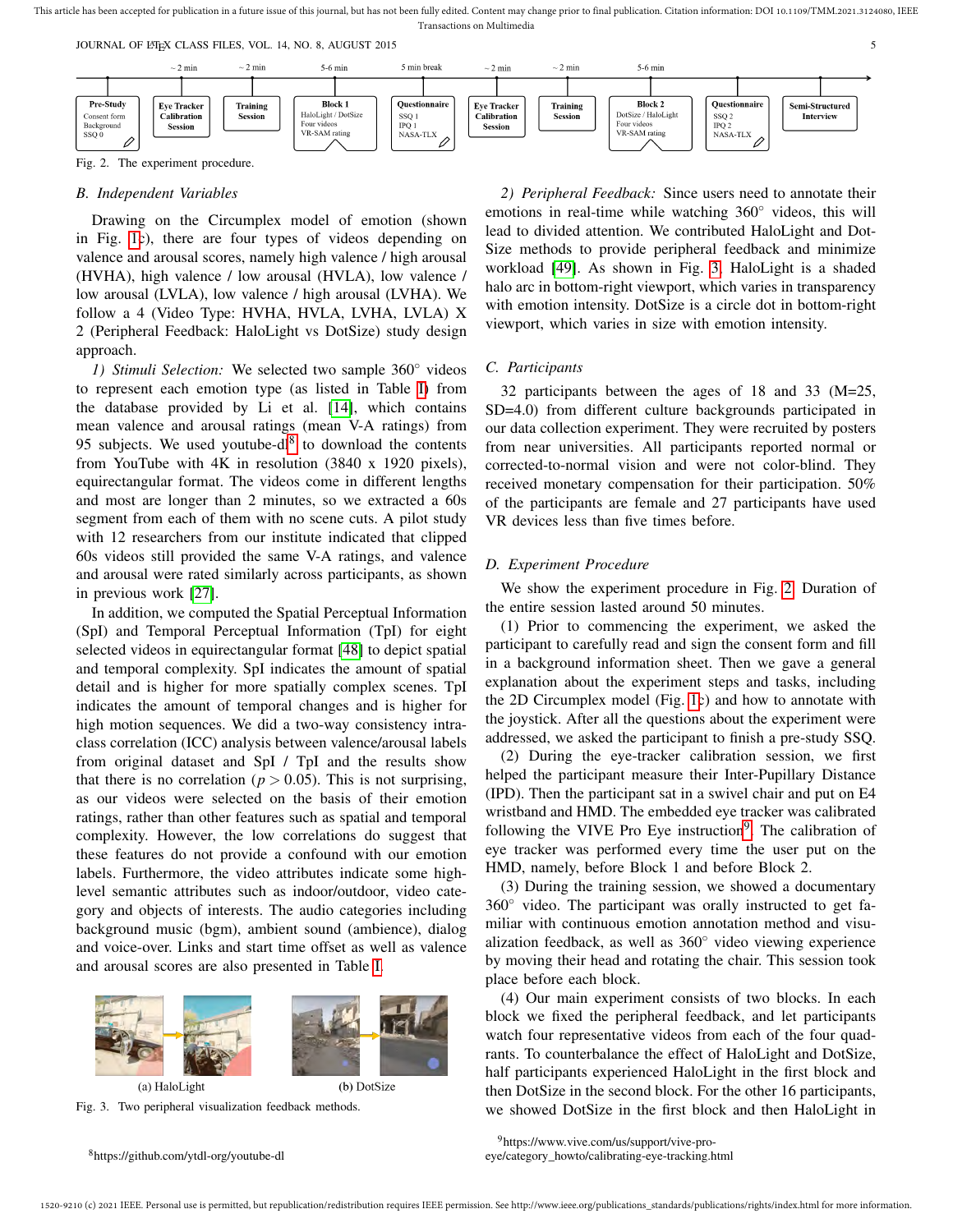JOURNAL OF LATEX CLASS FILES, VOL. 14, NO. 8, AUGUST 2015 66



Fig. 4. (a) Combined annotation trajectories for eight selected videos from 32 participants. (b) Boxplots for mean ratings of valence and arousal. (c) Pairwise comparisons of mean valence (left) and arousal (right) ratings across eight videos, with colors depicting different significance levels (*p* < 0.001, highly significant;  $0.001 < p < 0.05$ , significant;  $p > 0.05$ , not significant).

the second block. Furthermore, we applied fractional factorial design [50] to counterbalance the effect of different videos within each block. To unify participants' starting position, before each video played, there was a black scene displayed in the HMD. We asked participants to find a white cube placed in the scene and then gaze at it. The cube would be highlighted in red while the participant gazed at it. If the cube is highlighted for five seconds, the cube disappears and the video immediately starts playing. In our early tests, we tried other mechanisms like marking the position of the swivel chair, however the advantage of showing a cube is that we can unify users' fixation consistency in the HMD. We introduced this step to participants during the pre-study session.

(5) While a participant viewed a 360◦ video, they rated emotional states (valence and arousal) continuously using the joystick. The HMD recorded the HM and EM data continuously, as well as the E4 wristband logged the physiological data continuously during the study period. To avoid carry over effects of one emotion to another and reduce the fatigue of viewing 360◦ video, a delay of 15 seconds was enforced between two videos. We also ensured a time gap of 5 minutes between two blocks following prior work [14], [51].

(6) At the end of each video, the participant submitted a SAM rating using the Within-VR SAM rating panel. At the end of each block, we helped the participant remove the HMD and fill in the SSQ, IPQ, NASA-TLX forms and then a semistructured interview with five questions about user experience after the two blocks.

#### IV. DATA VALIDATION AND DISCUSSION

In a previous study [27], we conducted a controlled usability evaluation and found no significant differences between HaloLight and DotSize concerning motion sickness, presence or mental workload, and both techniques do not result in high sickness, workload, nor break presence. Thus in this section, we combined the collected annotations and behavioral data from HaloLight and DotSize and show the results of descriptive statistics.

## *A. Continuous Annotation Analysis*

We combined 32 participants' annotation data by calculating the mean V-A ratings at each frame for each video. The generated eight trajectories are shown in Fig. 4a. It can be seen that the results of continuous annotations are consistent with the intended emotional experiences of the stimuli videos. Two videos pertaining to the same emotion type span the same quadrant, thus exhibiting agreement in subjective ratings. For different videos annotated across participants, 68.4% of annotation sequences appear in more than two emotion quadrants. The mean of difference between the maximum and minimum values from eight videos annotated by all participants for valence ranged from  $[2.475, 6.157]$   $(M = 4.637, SD = 0.859)$ , for arousal ranged from  $[2.678, 6.532]$   $(M = 4.831, SD = 1.074)$ , indicating that for certain video types, participants used a wide range for annotating, and were not limited to annotating one dimension only.

The mean V-A ratings across 32 participants for eight videos spanning four quadrants are shown in Fig. 4b. We can find that the mean V-A ratings of eight videos are consistent with the video categories listed in Table I. For example, V1 and V5 belong to HVHA and the mean V-A ratings are >5. To further test the differences among these videos, we run inferential statistics. A Shapiro-Wilk test showed both the mean of valence and arousal are not normally distributed  $(p < 0.05)$ . As we are comparing eight groups within-subjects, we performed a Friedman rank sum test on the mean of valence  $(\chi^2(7) = 146.44, p < 0.01)$  and then on the mean of arousal  $(\chi^2(7) = 120.48, p < 0.01)$ . The results show significant effects of video emotions on V-A ratings. A post-hoc test using Bonferroni pairwise comparisons was performed to precisely determine whether the ratings of any two videos are similar or different [20], [42], where the results of these comparisons are presented in form of symmetric matrix plots in Fig. 4b&c. Effect sizes for significant post-hoc pairwise comparisons between each video on valence ranged from [0.943, 1.675], while for arousal ranged from [0.815, 1.655]. Most of the cases are in line with our expectations, with no significant differences ( $p > 0.05$ ) among videos with the same emotion type, and high significant differences ( $p < 0.001$ ) among videos with the opposite emotion type. However, in some cases, as reported in the literature [52], [53], this was not the case. We could find high significant differences  $(p < 0.001)$  between HV (V1, V2, V5 and V6) and LV (V3, V4, V7 and V8) videos. Beyond that, there are also significant differences  $(0.001 < p < 0.05)$  between V4 and V8, as well as V7 and V8, probably because V8 immersed users in the

This article has been accepted for publication in a future issue of this journal, but has not been fully edited. Content may change prior to final publication. Citation information: DOI 10.1109/TMM.2021.3124080, IEEE Transactions on Multimedia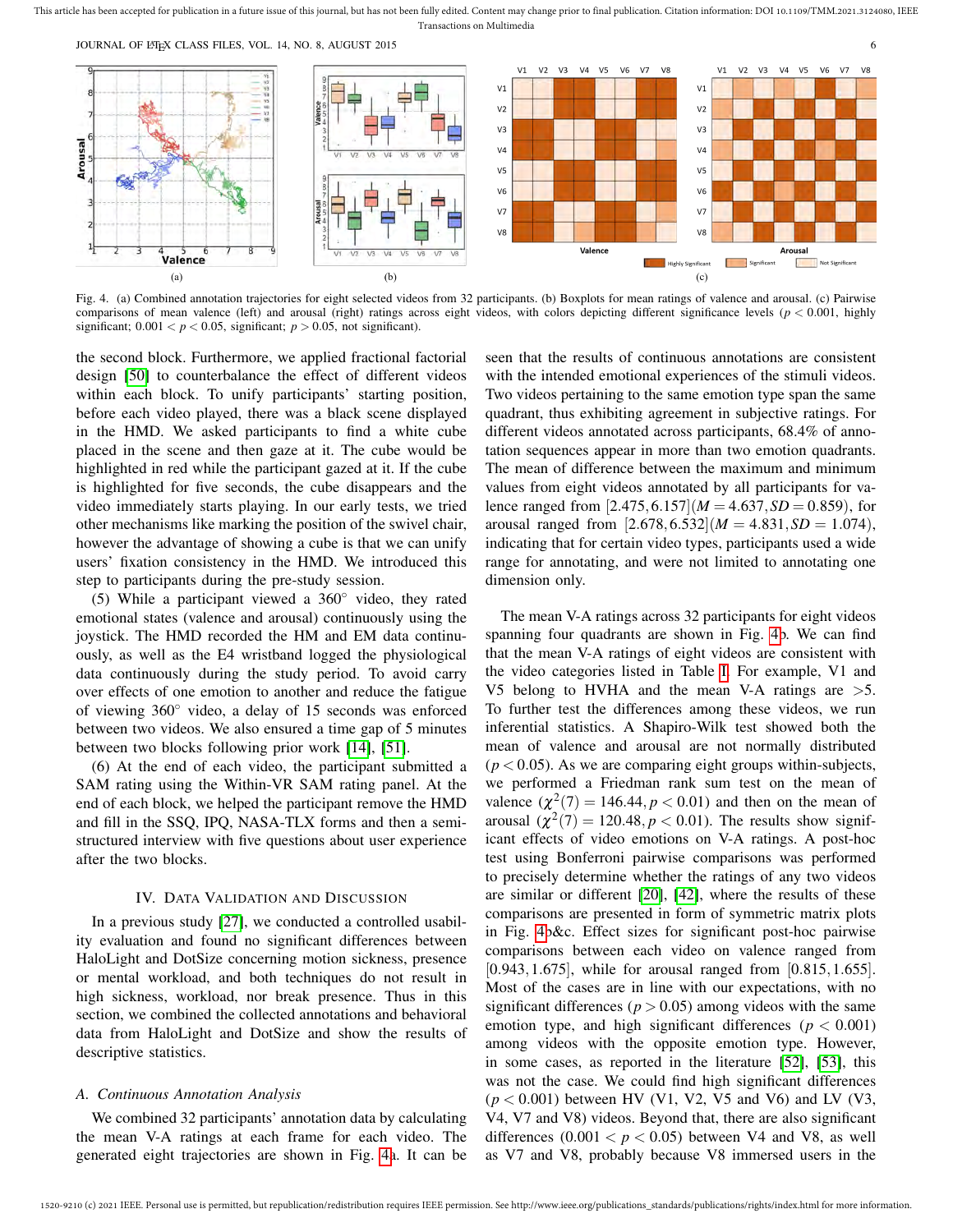

Fig. 5. A sample thumbnail frame with its saliency map for each video from 32 participants.

aftermath of the Nepal earthquake with lower valence value than others. For arousal ratings, there are high significant differences  $(p < 0.001)$  between HA (V3, V5 and V7) and LA (V2, V4, V6 and V8) videos. The significant differences  $(0.001 < p < 0.05)$  between V1, a cute puppy video with V2, V4 and V8 are not expected to be high. One reason is that more than 50% of participants during the interview said they liked dogs very much, so they were relatively relaxed while watching V1. In addition, V4 and V6 are also significantly different ( $p < 0.05$ ), which may be due to the very low arousal value of V6, with the theme of Hawaiian sunrise.

#### *B. Within-VR SAM Analysis*



Fig. 6. Boxplots for SAM ratings of valence and arousal.

We show the results of within-VR SAM rating in Fig. 6, which are consistent with expectations. By a two-way random, absolute agreement, average-measures ICC, the results show excellent reliability for the SAM valence  $(ICC = 0.984, p <$ 0.05) and arousal  $(ICC = 0.951, p < 0.05)$  ratings, indicating that the SAM valence and arousal were rated similarly across participants [54]. Moreover, to assess the agreement of the two rating methods (within-VR SAM rating and continuous annotation), we performed a two-way mixed, absolute agreement, average-measures ICC. The average resulting ICCs regarding the eight videos suggest excellent reliability for the valence score, total average  $\text{ICC} = 0.882$ ,  $p < 0.05$ , and good reliability for the arousal score, total average  $\text{ICC} = 0.714$ ,  $p < 0.05$ . Together they indicate that: (1) the within-VR SAM rating and the continuous annotation methods have a high degree of agreement and (2) valence and arousal are rated similarly across the two rating methods.

# *C. HM and EM Data Analysis*

We first analyze whether viewing behavior among participants is similar, which is an essential indicator of how robust

TABLE II THE MEAN AND STANDARD DEVIATIONS VALUES OF CC FOR HM AND EM SALIENCY MAPS BETWEEN *Group*1 AND *Group*2 FOR EACH VIDEO

| <b>VID</b>     | $CC$ (HM)         | CC (EM)           |
|----------------|-------------------|-------------------|
| V <sub>1</sub> | $0.881 + 0.016$   | $0.913 \pm 0.012$ |
| V <sub>2</sub> | $0.843 \pm 0.010$ | $0.952 \pm 0.042$ |
| V <sub>3</sub> | $0.862 \pm 0.047$ | $0.956 \pm 0.023$ |
| V <sub>4</sub> | $0.917 \pm 0.050$ | $0.967 \pm 0.032$ |
| V <sub>5</sub> | $0.883 + 0.064$   | $0.971 \pm 0.013$ |
| V <sub>6</sub> | $0.915 \pm 0.046$ | $0.960 \pm 0.025$ |
| V <sub>7</sub> | $0.861 \pm 0.064$ | $0.970 \pm 0.012$ |
| V8             | $0.854 + 0.042$   | $0.926 \pm 0.021$ |

our behavior data is [4]. To test the consistency among participants while watching 360◦ videos, we follow Qiao and Xu et al.'s work [35], [55] in our experiment. We divided participants into two groups *Group*1 and *Group*2 randomly and equally and then generated the HM and EM saliency maps of the two groups for each frame. Then Pearson's linear correlation coefficient (CC) score [56], [57] is calculated to evaluate similarity of saliency maps, which ranges from -1 (perfectly inversely correlated) to 1 (perfectly correlated). Mean and standard deviations of CC are reported in Table II, which show the correlations are sufficiently high  $(> 0.8)$  across different videos. This indicates that the visual attention behavior are highly consistent among participants while watching the eight selected videos.

In Fig. 5, we show the EM saliency maps as equirectangular representations for each video, as obtained from all collected combined eye gaze sample points of 32 subjects, where the *Y*-axis refers to the pitch and the *X*-axis the yaw values. Much research [25], [37] has argued that there exists a strong equator and front bias for human attention while viewing 360◦ videos. In our study, the viewing directions of all participants were initialized at the center of the video. We can see from the Fig. 5 that most viewing attention falls into small regions in the front and center region of the equator. In addition, note that other than the center region, there still exists potential regions attracting human attention depending on the video content [55], [58]. In V3, zombies constantly appear from different places, while V7's perspective is to follow a prisoner's escape route. Thus the participants' long-term focus regions are not unique. For V8 we could find an obvious left bias, one plausible reason is that an embedded logo from the video creators is placed in the right-bottom corner.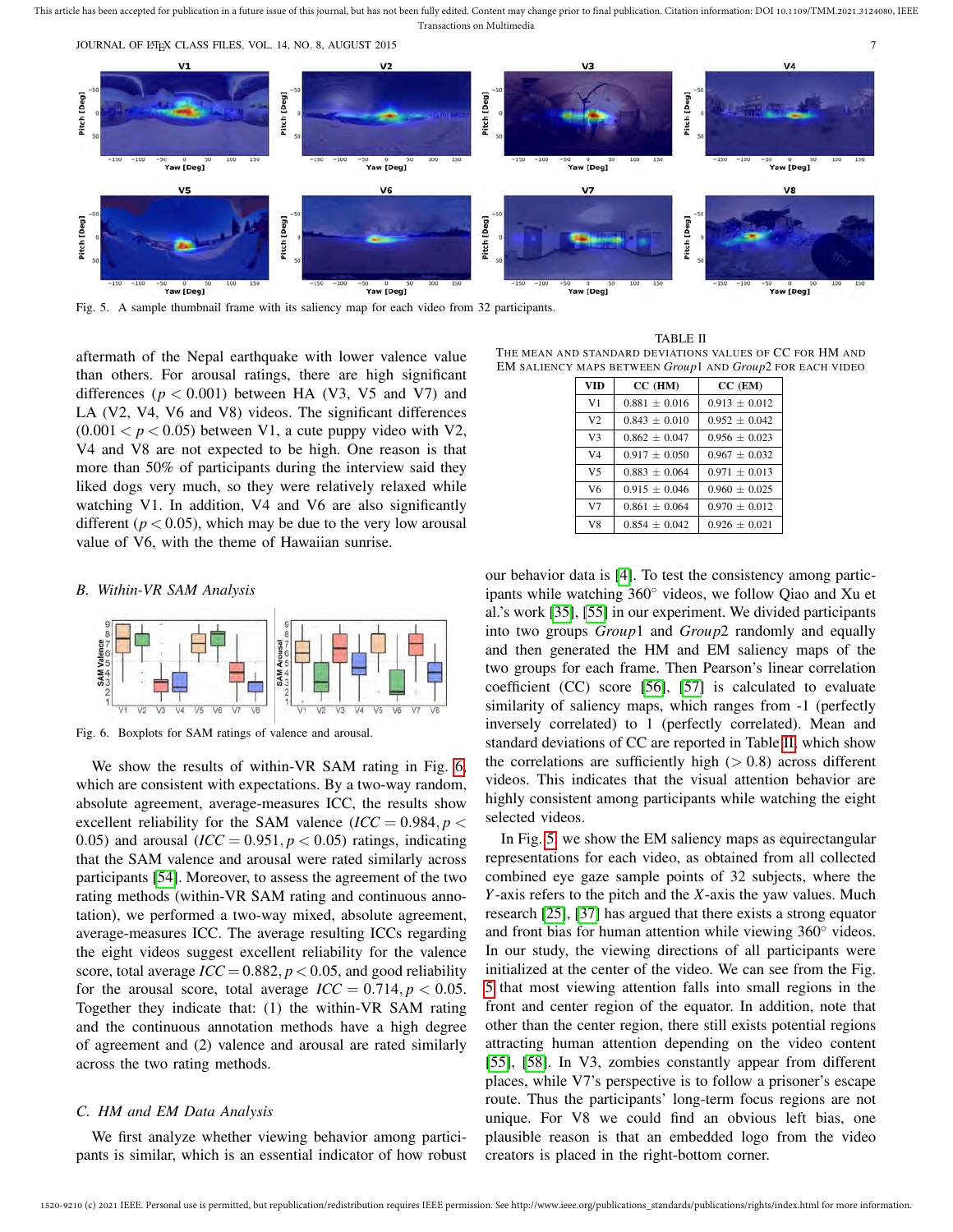*D. PD Data Analysis*



Fig. 7. Violin plot of the distribution for mean processed PD across eight videos (left). Pairwise comparisons of mean processed PD across eight videos, with colors depicting different significance levels ( $p < 0.001$ , highly significant;  $0.001 < p < 0.05$ , significant;  $p > 0.05$ , not significant) (right).

Prior work indicated that PD changes can be used as an indicator of arousal states [59], but also are largely affected by the lighting conditions [60]. Recently, Pfleging et al. [61] and Tarnowski et al. [62] modelled PD as the sum of two contributing factors: (1) PD given lighting conditions, (2) PD given experiences from task. In our study, since 360◦ videos were played around and near to the eyes, there was no light source except for the presentation of 360<sup>°</sup> videos. Thus for each participant *p*, PD values affected by video *v* are calculated from:

$$
PD_{p,v} = PD_{p,average} - PD_{p,light} \tag{1}
$$

*PDp*,*average* is the average PD of both eyes recorded for participant  $p$ , while  $PD_{p,light}$  is the PD given luminance condition of video *v*. Following Tarnowski et al.'s work [62], we used linear regression method (coefficients  $k$ , $b$ ) to model the relationship between PD and luminance of video *v* for participant *p*:

$$
\begin{bmatrix} PD_{p,1} \\ PD_{p,2} \\ \vdots \\ PD_{p,n} \end{bmatrix} = \begin{bmatrix} Light_{v,1} \\ Light_{v,2} \\ \vdots \\ Light_{v,n} \end{bmatrix} * \begin{bmatrix} k \\ b \end{bmatrix}
$$
 (2)

where *PD* is the average PD values and *Light* is the luminance values calculated by the V component in the HSV color space for each frame from video *v*. Then, the estimated value of PD was calculated from:

$$
PD_{p,est} = k_p * Light_v + b_p \tag{3}
$$

The  $PD_{p,est}$  is used to estimate the  $PD_{p,light}$  in Equation 1.

We calculated the mean and standard deviation of video affected PD values  $(PD_{p,v})$  across each video, in which the Zscore standardization across each participant was performed to eliminate different inter-personal baselines. The results are presented in Fig. 7(left). According to a Shapiro-Wilk normality test, the gathered data was not normally distributed (*p* < 0.001). A Friedman rank sum test revealed a significant effect of video types on PD values  $(\chi^2(7) = 155.98, p < 0.001)$ . Then we performed a post-hoc test using Mann-Whitney tests with Bonferroni correction and show the results in Fig. 7(right). The effect sizes for significant post-hoc pairwise comparisons between each video ranged from [0.475,0.859]. The influence of arousal states on PD values are evident in our data. For instance, there are significant differences ( $p < 0.05$ ) between HA videos (V1, V3, V7) and LA videos (V2, V4, V6) for  $PD_{p,v}$  values. It is worth noting that the results of LVLA videos

were not as low as expected, which indicates that compared with watching sad videos, the arousal is not as low as watching relaxed videos.

*E. Physiological Data Analysis*



Fig. 8. Violin plot of the distribution for the physiological features across eight selected videos.

We first normalized the values of each physiological signal after filtering out noise following previous work [63] for each participant viewing each video and then selected one predominantly used feature for each signal. The mean of the first-order differential of EDA signals during video playback was calculated as EDA changes, following previous research [11], [42]. We used the mean of SKT and HR values during each video to describe the time domain variation [63], as mean SKT and mean HR, respectively. The standard deviation of the duration of the detected inter-beat interval was acquired for each video as IBI changes [20]. Due to the lack of IBI data from *P*2 and *P*12, we removed the two subjects and performed Z-score standardization for other participants.

The violin plots in Fig. 8 report the distributions of the selected features across eight different videos. Similar to Sharma et al.'s [20] results, we did not find significant differences for the selected physiological features across different types of videos. One potential reason is that the length of our video stimuli is restricted to one minute, which may be short in duration for clear effects of physiological signals<sup>10</sup>. One consideration is that it is difficult to perform standardized data analysis for videos with inconsistent lengths [31]. Furthermore, longer duration 360◦ videos can lead to higher motion sickness and workload [14], [64] which can also influence physiological markers, so there is a trade-off in what can be done. On the other hand, our findings from Fig. 8 show that some features can characterize a specific type of video. Prior work [65] indicated that EDA is known to be highly correlated with user arousal. In our work, V3 (V=3.20, A=5.60) and V7 (V=4.40, A=6.70) with high arousal labels result in higher values of EDA changes than other videos. For V4 (V=2.53, A=3.82) and V8 (V=2.73, A=3.80), the sad videos (LVLA), the values of all four features are lower than others. We provide these raw physiological time-series data in our dataset that change over time, in which the peaks and drops are

<sup>10</sup>https://support.empatica.com/hc/en-us/sections/200582445-E4-wristbanddata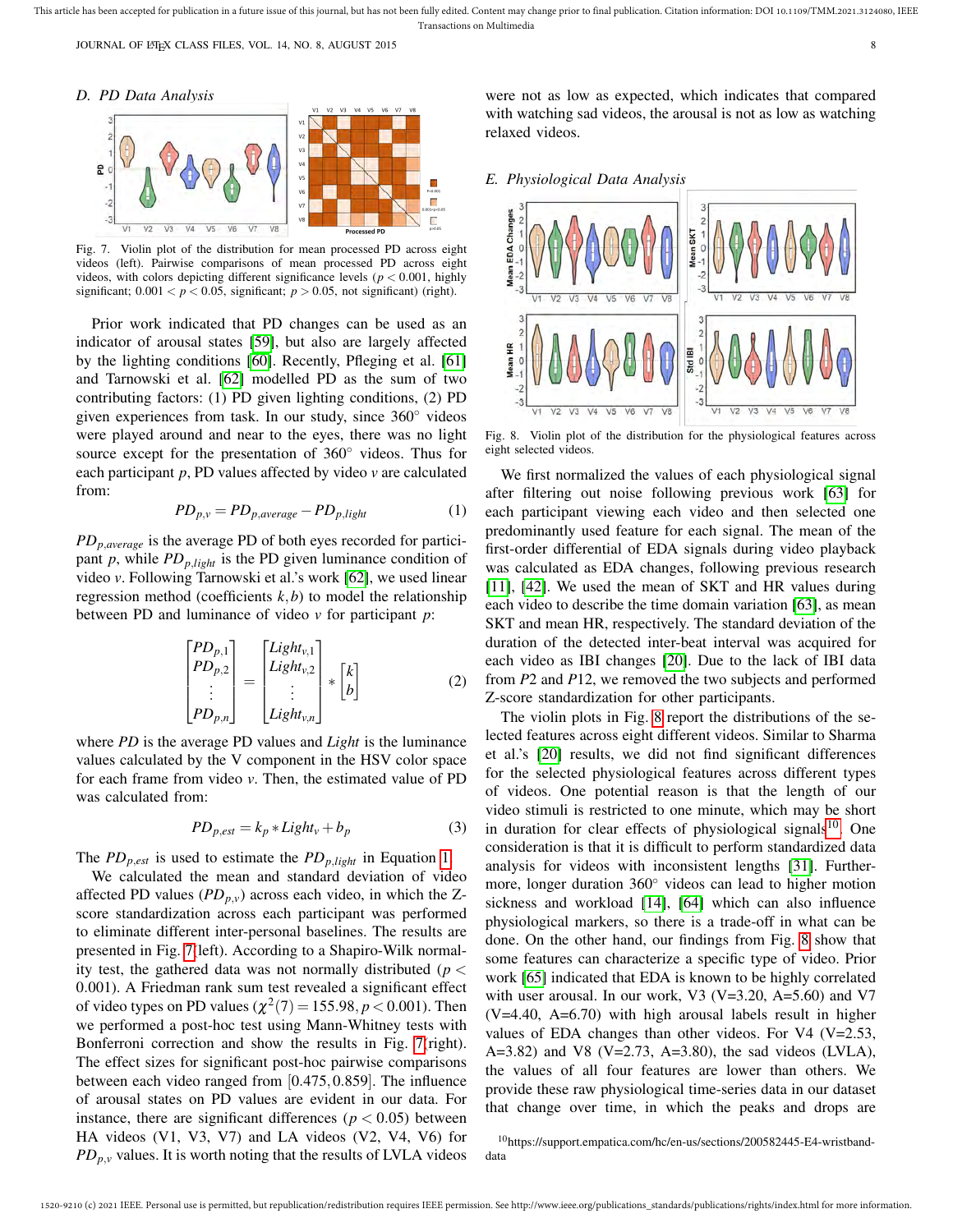JOURNAL OF LATEX CLASS FILES, VOL. 14, NO. 8, AUGUST 2015 99

TABLE III

COMPARISON OF THE PERFORMANCE USING RF CLASSIFIER, 1D-CNN, AND LSTM, FOR BOTH SD AND SI MODELS FOR 2S SEGMENT LENGTHS. ACC AND WEIGHTED-F1 SCORES ARE FOR BINARY V-A, 3-CLASS, AND 5-CLASS CLASSIFICATION. HIGHEST ACCURACY IS SHOWN IN BOLD.

| <b>Evaluation</b> | Classifier  | <b>Valence-2</b> |        | Arousal-2 |        | Valence-3 |        | Arousal-3 |        | 5-class |        |
|-------------------|-------------|------------------|--------|-----------|--------|-----------|--------|-----------|--------|---------|--------|
|                   |             | acc              | w-f1   | acc       | w-f1   | acc       | w-f1   | acc       | w-f1   | acc     | w-f1   |
| SD<br>$(10-fold)$ | RF          | 68.45%           | 0.6315 | 71.33%    | 0.6487 | 60.42%    | 0.5354 | 62.38%    | 0.5457 | 51.89%  | 0.4340 |
|                   | 1D-CNN      | 68.46%           | 0.5739 | 71.37%    | 0.6121 | 51.17%    | 0.3867 | 56.85%    | 0.4502 | 40.49%  | 0.2828 |
|                   | <b>LSTM</b> | 65.51%           | 0.6013 | 71.39%    | 0.6560 | 52.91%    | 0.4755 | 56.36%    | 0.5002 | 44.48%  | 0.3735 |
| SI<br>(LOSOCV)    | RF          | 66.80%           | 0.6238 | 64.26%    | 0.5298 | 49.92%    | 0.4419 | 52.20%    | 0.4341 | 31.47%  | 0.3001 |
|                   | 1D-CNN      | 64.27%           | 0.5828 | 67.64%    | 0.5808 | 45.51%    | 0.4191 | 47.17%    | 0.3923 | 29.87%  | 0.2598 |
|                   | LSTM        | 65.00%           | 0.6349 | 66.30%    | 0.5934 | 44.62%    | 0.4269 | 43.79%    | 0.4085 | 30.12%  | 0.2768 |

#### TABLE IV

ABLATION STUDY ACROSS PHYSIOLOGICAL (EDA, IBI, HR, SKT, BVP) AND BEHAVIORAL SIGNALS (HM//EM) PLUS PD USING RF CLASSIFIER FOR BOTH SD AND SI MODELS UNDER 2S SEGMENTS. ACC AND WEIGHTED-F1 SCORES ARE FOR BINARY V-A, 3-CLASS AND 5-CLASS CLASSIFICATION. HIGHEST ACCURACY IS SHOWN IN BOLD.

| <b>Evaluation</b>        | Component             | Valence-2 |        | Arousal-2 |        | Valence-3 |        | Arousal-3 |        | 5-class |        |
|--------------------------|-----------------------|-----------|--------|-----------|--------|-----------|--------|-----------|--------|---------|--------|
|                          |                       | acc       | w-f1   | acc       | w-f1   | acc       | w-f1   | acc       | w-f1   | acc     | w-f1   |
| <b>SD</b><br>$(10-fold)$ | Physio                | 65.93%    | 0.6081 | 68.32%    | 0.6124 | 54.83%    | 0.4794 | 59.96% 2  | 0.5244 | 45.20%  | 0.3647 |
|                          | $HM/EM + PD$          | 67.41%    | 0.6214 | 69.24%    | 0.6268 | 58.29%    | 0.5147 | 61.46%    | 0.5326 | 50.57%  | 0.4215 |
|                          | Physio + $HM/EM + PD$ | 68.45%    | 0.6315 | 71.33%    | 0.6487 | 60.42%    | 0.5354 | 62.38%    | 0.5457 | 51.89%  | 0.4340 |
| SI<br>(LOSOCV)           | Physio                | 65.69%    | 0.6126 | 62.17%    | 0.5007 | 44.66%    | 0.4027 | 51.45%    | 0.4200 | 30.56%  | 0.2439 |
|                          | $HM/EM + PD$          | 62.68%    | 0.5344 | 62.43%    | 0.5022 | 47.90%    | 0.4124 | 50.00%    | 0.3555 | 26.33%  | 0.2440 |
|                          | $Physio + HMLEM + PD$ | 66.80%    | 0.6238 | 64.26%    | 0.5298 | 49.92%    | 0.4419 | 52.20%    | 0.4341 | 31.47%  | 0.3001 |

associated with video events [66]. Our data can further help the community to study the relationship between physiological signals and 360<sup>°</sup> video content.

## V. CLASSIFICATION EVALUATION

To further analyze the validity and reliability of our dataset, in this section we provide baseline classification experiments using common machine learning techniques.

#### *A. Baseline Experiments*

We draw on prior work [67], where we test three classification tasks on our dataset: (1) Binary classification for low / high levels of Valence and Arousal (V-A). (2) 3-class classification for low / neutral / high levels of V-A. (3) 5-class classification for the four quadrants of V-A space and neutral level. Mapping between continuous V-A values and discretized classes is listed in Table V.

TABLE V THE MAPPING BETWEEN CONTINUOUS V-A RATINGS AND DISCRETIZED

|                    | CLASSES.                    |                        |  |  |  |  |
|--------------------|-----------------------------|------------------------|--|--|--|--|
| <b>Class</b>       | <b>V-A Ratings (Binary)</b> | V-A Ratings (3-Class)  |  |  |  |  |
| Low                | [1, 5)                      | [1, 3)                 |  |  |  |  |
| <b>Neutral</b>     |                             | [3, 6)                 |  |  |  |  |
| High               | [5, 9]                      | [6, 9]                 |  |  |  |  |
| 5-class            | <b>Valence Ratings</b>      | <b>Arousal Ratings</b> |  |  |  |  |
| High-High (HH)     | [5, 9]                      | (5, 9]                 |  |  |  |  |
| High-Low (HL)      | (5, 9]                      | [1, 5]                 |  |  |  |  |
| $Low-Low$ ( $LL$ ) | [1, 5]                      | [1, 5)                 |  |  |  |  |
| Low-High (LH)      | [1, 5)                      | [5, 9]                 |  |  |  |  |
| <b>Neutral</b>     | 5                           | 5                      |  |  |  |  |

Both classic ML and DL methods are proposed to classify and predict the value of valence and arousal [67]. For ML methods, we tested the following: Support Vector Machine (SVM) [68], Random Forest (RF) [69], Gaussian Naive Bayes (GaussianNB) [70], and k-Nearest Neighbor (k-NN) [71]. For DL methods, we tested 1D-Convolutional Neural Network (1D-CNN) [72] and sequential learning approach, Long Short-Term Memory (LSTM) [73]. These are the two most basic and commonly used algorithms in affective computing [74].

Training and evaluation were run on an NVIDIA 2080Ti GPU server.

*1) Feature and Model Selection:* We first pre-processed HM/EM, PD and peripheral physiological signals (EDA, IBI, HR, SKT, BVP) and then segmented them into 2-s length (sample size: 32 x 8 x 30 segments) for fine-grained emotion recognition, following prior work [67]. To train ML methods, we extracted mean, median, standard deviation for the pitch / yaw of HM/EM, PD and original, first and second differential of physiological signals, as well as fixation number, mean, median, standard deviation for fixation and saccade duration, and lastly saccade amplitude. These are widely used features for behavioral and physiological signals in the task of emotion recognition [28], [75], [76]. Aside from RF, we leave the default parameter settings for all classic ML classifiers. For subject-dependent (SD) models, we kept the default parameters (*max*\_*depth* = 2) for RF. However for subject-independent (SI) models, given that the amount and complexity of the training data are larger for SD models, we increase the maximum depth of the tree (*max*\_*depth* = 4) to better learn the latent representation.

For DL methods, we tested 1D-CNN and LSTM on the processed original data. The 1D-CNN model employs five 1D-CNN layers whose filter numbers *n* and sizes *s*,  $(n, s)$  are  $(4,64)$ ,  $(16,32)$ ,  $(64,16)$ ,  $(128,8)$ ,  $(128,32)$ , respectively. All the five 1D-CNN layers are activated by a rectified linear activation function (ReLU). Then a 1D global max pooling layer is followed to select the most salient features from the 1D-CNN layers. A dense layer activated by the softmax function is put as the last layer for classification. The LSTM model consists of one LSTM layer with 100 units where we put the same dense layer as 1D-CNN for classification. The two models are built with keras and trained with *RMSprop* [77] optimizer.

*2) Evaluation Metrics:* We chose two widely used metrics in machine learning [78] to evaluate classification performance: (1) Accuracy (acc) for the percentage of correct predictions, (2) Weighted F1-score (w-f1) for the harmonic mean of precision and recall for each label. We trained and tested each classification method using both subject-dependent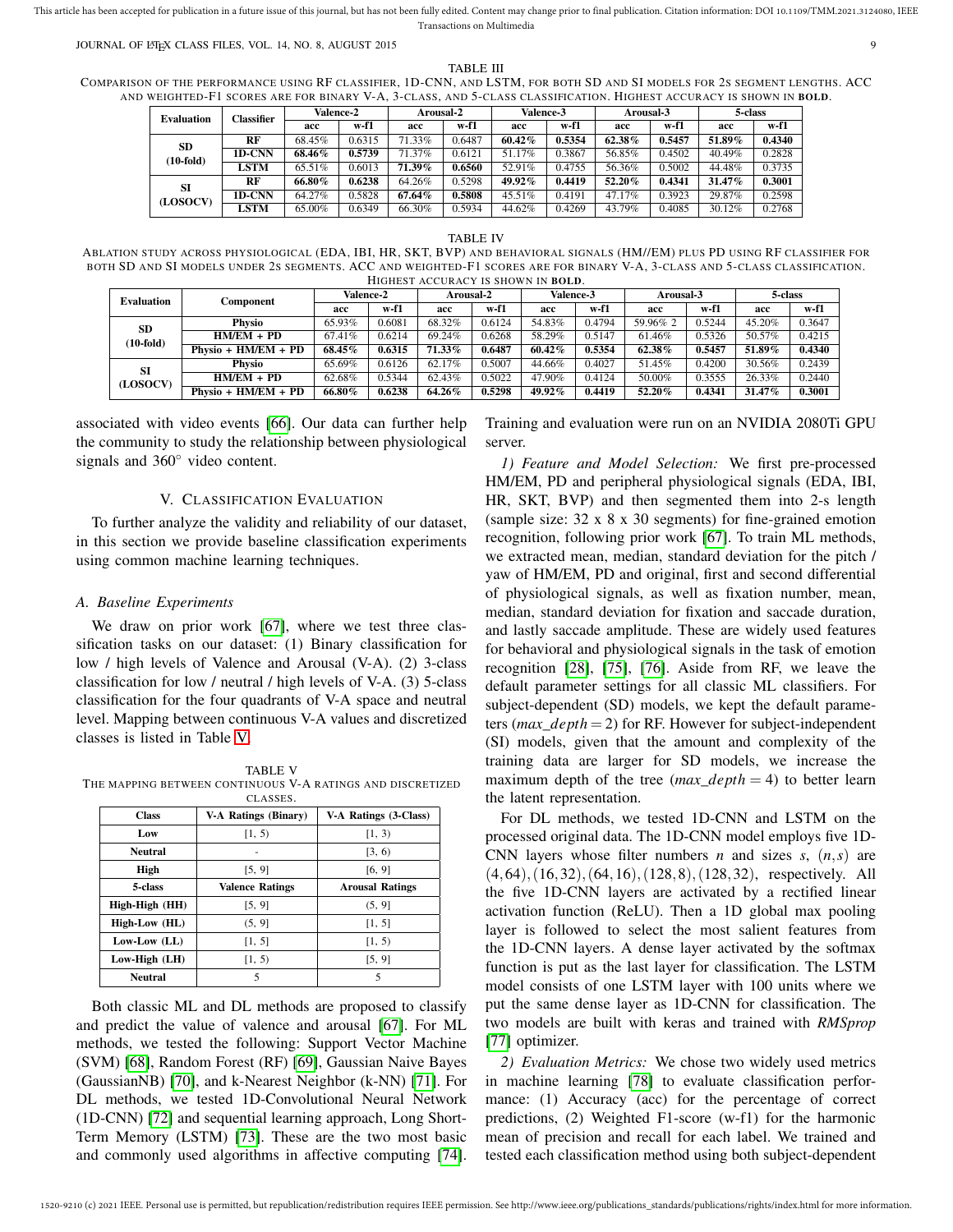(SD) and subject-independent (SI) models. SD models were tested using 10-fold cross validation and SI models were tested using Leave-One-Subject-Out Cross Validation (LOSOCV). The results we show are the mean accuracy and w-f1 of each fold/subject used as testing data.

#### *B. Results and Discussion*

*1) Classification Results:* Among the classification methods using default architectures, we found that RF outperforms SVM, NB, and KNN methods, thus we only show RF results here and use these results for subsequent analysis. However, we include the results from the other classifiers in our dataset. We ran experiments to investigate model performance using RF, 1D-CNN and LSTM methods for both SD and SI models under 2s instances. As shown in Table III, the accuracies for 3-class classification are lower than binary classification but higher than 5-class classification. Given that many instances (43.32% for 3-class and 27.06% for 5-class) are classified as neutral, the data imbalance can pose problems when recognizing emotions using fine-grained emotion labels (cf., [67]).

Compared with SI models, SD models achieve higher accuracies and w-f1 scores, especially for 3-class and 5-class classification on our dataset. The comparable recognition accuracy of the two models demonstrates that the data volume from one user is sufficient to train a machine learning model for emotion recognition. This also lends support that the number of videos and video lengths we chose for an individual user are sufficient for running classification experiments. These results provide support that our models can generalize across behavioral and physiological data collected in 360◦ VR environments.

*2) Ablation Study:* To further analyze the effectiveness of single modality in our dataset, we conducted an ablation study to inspect the effects of: behavioral data (HM/EM and  $PD<sup>11</sup>$ ) and physiological data (EDA, BVP, HR, and SKT). The results of binary classification evaluated using both SD and SI models are shown in Table IV. We found that only behavioral data or only physiological signals in our dataset can yield good recognition accuracies. Additionally, the accuracies from combining physiological signals with behavioral data are slightly higher than using single modality.

#### VI. LIMITATIONS

First, we are limited in the selection of 360◦ video stimuli. The different emotion types of videos used in our experiment have perceptual differences, for example color or camera movement, which could affect the user's viewing experience. Participants' personal preferences of the video content may also affect their emotional assessment [79]. However, due to the lack of publicly available 360◦ video databases with validated emotion labels, these could not be explored further in this work. Furthermore, the age of our participants ranges from 18-33 (M=25, SD=4.0), recruited from our institute or nearby institutes, which may not be well spread to other age groups like seniors. One consideration is that since users need

to report their emotional states while watching 360° videos, we do not want age to be a dominant factor. However, it is interesting to consider other population groups which may have greater difficulty in reporting their emotion (e.g., Autism Spectrum Disorder [80]). Fourth, we did not collect EEG because collecting stable, high-quality EEG data is still a challenge [81], especially for immersive virtual environments where users wear an HMD [82]. Finally, the performance of the SI model can still be improved if data imbalance is addressed (e.g., through data synthesis using Generative Adversarial Networks [83]).

## VII. CONCLUSION AND FUTURE WORK

The contributions of this paper focus on the provision of a public multi-modal 360◦ dataset and statistical analyses and baseline classification experiments. We first designed a protocol to collect fine-grained, continuous emotion labels of valence and arousal while users watching 360◦ videos in a VR setting. In our experiment with 32 participants viewing eight videos, we gathered continuous emotion annotation data, HM and EM behavior data, as well as PD and peripheral physiological data (EDA, IBI, HR, SKT, BVP)<sup>12</sup>.

The primary insights of our analyses are: (1) Mean V-A ratings from our dataset are reasonably consistent with the intended attributes of the videos, and there exists high agreement between continuous ratings and post-stimuli SAM ratings, indicating the reliability of our data following Sharma et al. [20]. (2) For all eight videos, we find high correlations on viewing behavior (HM and EM) among participants, and a center and front bias on saliency maps, in line with [55], [58]. (3) Similar to [60], [61], we found PD values are positively correlated with arousal levels, where the ambient light of the video has an impact on arousal. (4) Preliminary results for RF under 2s segments show good performance on our dataset, and an ablation study shows using only behavior data or only physiological signals can yield reasonable recognition accuracies, however using both modalities is better.

Furthermore, collecting continuous annotations can be used to evaluate the performance of fine-grained emotion recognition algorithms (e.g., weakly supervised learning or regression). As mentioned by Romeo et al. [84], the lack of continuous annotations is the reason why they failed to validate their weakly-supervised algorithm for fine-grained emotion recognition. Moreover, if only discrete annotations are available, ML algorithms can overfit because the discrete labels represent only the most salient or recent emotion rather than the dynamic emotional changes that may occur within video watching (cf., *peak-end theory* [85]). This can be reduced if training with continuous emotion labels, since the continuous labels allow the algorithms to learn the precise mappings between the dynamic emotional changes and input signals. To summarize, having continuous annotations becomes essential for developing and validating continuous or fine-grained emotion recognition algorithms.

 $12$ key steps in the stage of data acquisition and pre-processing are reported in our dataset.

<sup>&</sup>lt;sup>11</sup>PD can be considered as a physiological response, however since we extract data directly from the HMD, we keep PD as part of the EM data.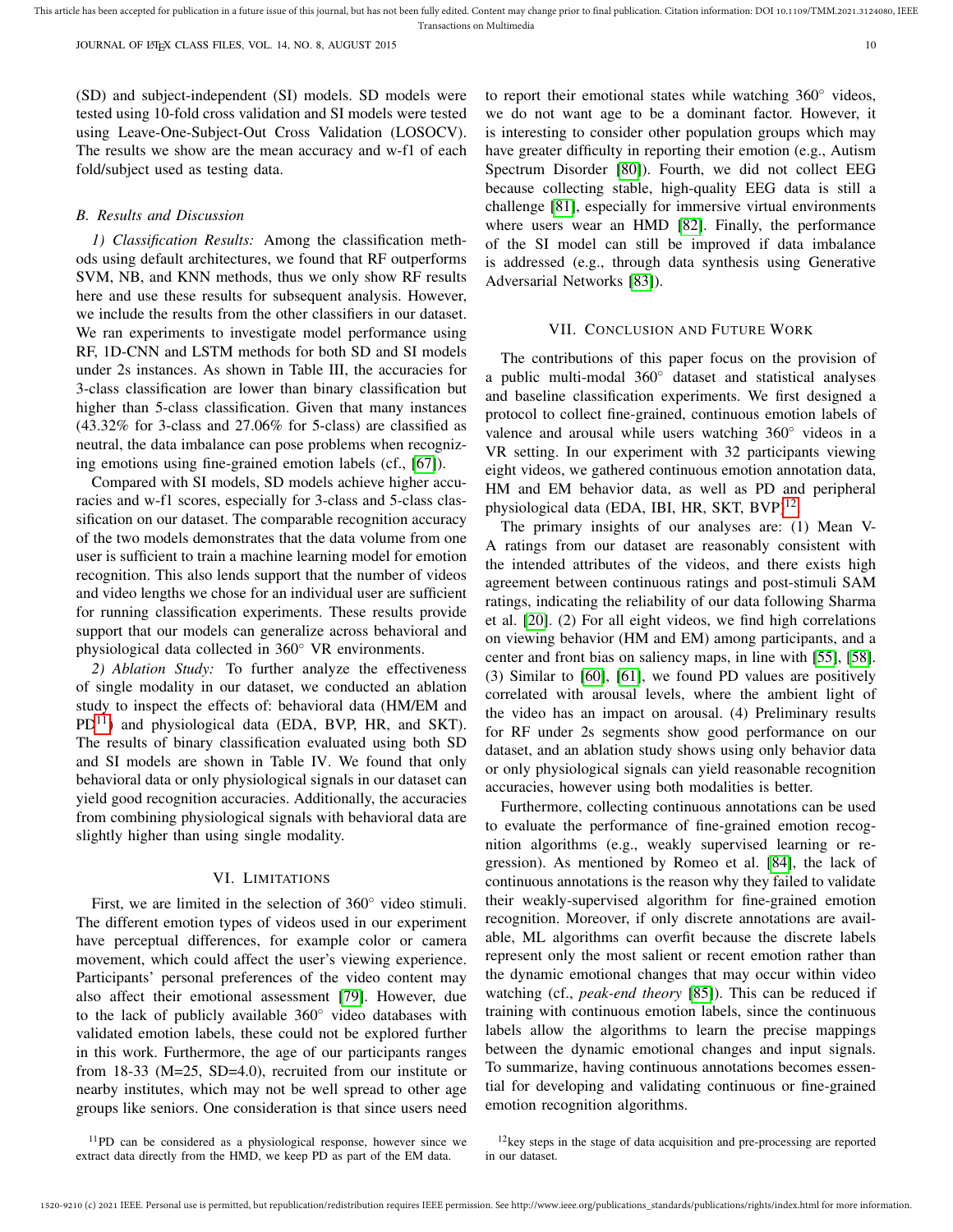Our future work comprises different facets: First, it is important to conduct further research on saliency models and attention using our dataset [35], [86], and explore how these correlate with continuous emotion labels. Second, our dataset could be used in various application scenarios such as helping 360◦ video makers to understand the emotion and behavior of people watching 360◦ videos. It can also serve as representative moment-by-moment ground truth for developing machine learning algorithms to automatically recognize the user's emotions in 360° VR environments. Third, our work leaves room for future research to design new methods to capture real-time emotions while watching volumetric videos. Fourth, we aim on further investigating automatic content analysis techniques to investigate further how e.g., HM and EM vary specifically with respect to content of video. To conclude, CEAP-360VR is the first public, multi-modal dataset with continuous emotion annotation data, behavior and physiological data, which can enable future research on emotion understanding and prediction within 360◦ VR environments.

## VIII. SUPPLEMENTARY MATERIAL

Our dataset includes the raw and processed data from all 32 participants and eight selected videos, the processing and validation scripts, along with dataset description and key steps in the stage of data acquisition and pre-processing. All data were saved in JavaScript Object Notation (JSON) [87], a well-known file format that has native support by most programming languages. This makes the data accessible and easy to process. Also, the scripts to prepare data and features for running ML experiments are reported in our dataset.

The dataset and processing scripts are publicly available on GitHub (https://github.com/cwi-dis/CEAP-360VR-Dataset), under the following license: Creative Commons Attribution-NonCommercial 4.0 International (CC BY-NC 4.0) license. Our dataset can be additionally retrieved on a dedicate webpage (https://www.dis.cwi.nl/ceap-360vr-dataset).

#### ACKNOWLEDGMENT

The authors would like to thank all participants of our annotation study and the main experiment, as well as our reviewers. This work is supported by the National Key Research and Development Program of China (No. 2020YFF0305200) and the National Natural Science Foundation of China (No. 62177005).

#### **REFERENCES**

- [1] J. A. Russell, "A circumplex model of affect." *Journal of personality and social psychology*, vol. 39, no. 6, p. 1161, 1980.
- [2] D. Handayani, A. Wahab, and H. Yaacob, "Recognition of emotions in video clips: the self-assessment manikin validation," *Telkomnika*, vol. 13, no. 4, p. 1343, 2015.
- [3] A. MacQuarrie and A. Steed, "Cinematic virtual reality: Evaluating the effect of display type on the viewing experience for panoramic video," in *2017 IEEE Virtual Reality (VR)*. IEEE, 2017, pp. 45–54.
- [4] M. Xu, C. Li, S. Zhang, and P. Le Callet, "State-of-the-art in 360 video/image processing: Perception, assessment and compression," *IEEE Journal of Selected Topics in Signal Processing*, vol. 14, no. 1, pp. 5–26, 2020.
- [5] M. Alcañiz, R. Baños, C. Botella, and B. Rey, "The emma project: Emotions as a determinant of presence," *PsychNology Journal*, vol. 1, no. 2, pp. 141–150, 2003.
- [6] J. Marín-Morales, J. L. Higuera-Trujillo, A. Greco, J. Guixeres, C. Llinares, E. P. Scilingo, M. Alcañiz, and G. Valenza, "Affective computing in virtual reality: emotion recognition from brain and heartbeat dynamics using wearable sensors," *Scientific reports*, vol. 8, no. 1, pp. 1–15, 2018.
- [7] F. Assilmia, Y. S. Pai, K. Okawa, and K. Kunze, "In360: a 360-degreevideo platform to change students preconceived notions on their career," in *Proceedings of the 2017 CHI Conference Extended Abstracts on Human Factors in Computing Systems*, 2017, pp. 2359–2365.
- [8] J. Beck, M. Rainoldi, and R. Egger, "Virtual reality in tourism: a stateof-the-art review," *Tourism Review*, 2019.
- [9] A. Mollahosseini, B. Hasani, and M. H. Mahoor, "Affectnet: A database for facial expression, valence, and arousal computing in the wild," *IEEE Transactions on Affective Computing*, vol. 10, no. 1, pp. 18–31, 2017.
- [10] F. Nasoz, K. Alvarez, C. L. Lisetti, and N. Finkelstein, "Emotion recognition from physiological signals using wireless sensors for presence technologies," *Cognition, Technology & Work*, vol. 6, no. 1, pp. 4–14, 2004.
- [11] J. Fleureau, P. Guillotel, and I. Orlac, "Affective benchmarking of movies based on the physiological responses of a real audience," in *2013 Humaine Association Conference on Affective Computing and Intelligent Interaction*. IEEE, 2013, pp. 73–78.
- [12] D. Egan, S. Brennan, J. Barrett, Y. Qiao, C. Timmerer, and N. Murray, "An evaluation of heart rate and electrodermal activity as an objective qoe evaluation method for immersive virtual reality environments," in *2016 Eighth International Conference on Quality of Multimedia Experience (QoMEX)*. IEEE, 2016, pp. 1–6.
- [13] D. Liao, L. Shu, G. Liang, Y. Li, Y. Zhang, W. Zhang, and X. Xu, "Design and evaluation of affective virtual reality system based on multimodal physiological signals and self-assessment manikin," *IEEE Journal of Electromagnetics, RF and Microwaves in Medicine and Biology*, 2019.
- [14] B. J. Li, J. N. Bailenson, A. Pines, W. J. Greenleaf, and L. M. Williams, "A public database of immersive vr videos with corresponding ratings of arousal, valence, and correlations between head movements and self report measures," *Frontiers in psychology*, vol. 8, p. 2116, 2017.
- [15] T. Xue, A. E. Ali, G. Ding, and P. Cesar, "Investigating the relationship between momentary emotion self-reports and head and eye movements in hmd-based 360° vr video watching," ser. CHI EA '21. New York, NY, USA: Association for Computing Machinery, 2021. [Online]. Available:<https://doi.org/10.1145/3411763.3451627>
- [16] L. F. Barrett, R. Adolphs, S. Marsella, A. M. Martinez, and S. D. Pollak, "Emotional expressions reconsidered: Challenges to inferring emotion from human facial movements," *Psychological Science in the Public Interest*, vol. 20, no. 1, pp. 1–68, 2019, pMID: 31313636. [Online]. Available:<https://doi.org/10.1177/1529100619832930>
- [17] M. M. Bradley and P. J. Lang, "Measuring emotion: the self-assessment manikin and the semantic differential," *Journal of behavior therapy and experimental psychiatry*, vol. 25, no. 1, pp. 49–59, 1994.
- [18] F. Nagel, R. Kopiez, O. Grewe, and E. Altenmüller, "Emujoy: Software for continuous measurement of perceived emotions in music," *Behavior Research Methods*, vol. 39, no. 2, pp. 283–290, 2007.
- [19] M. Soleymani, S. Asghari-Esfeden, Y. Fu, and M. Pantic, "Analysis of eeg signals and facial expressions for continuous emotion detection," *IEEE Transactions on Affective Computing*, vol. 7, no. 1, pp. 17–28, 2015.
- [20] K. Sharma, C. Castellini, E. L. van den Broek, A. Albu-Schaeffer, and F. Schwenker, "A dataset of continuous affect annotations and physiological signals for emotion analysis," *Scientific data*, vol. 6, no. 1, pp. 1–13, 2019.
- [21] J. M. Girard and A. G. Wright, "Darma: Software for dual axis rating and media annotation," *Behavior research methods*, vol. 50, no. 3, pp. 902–909, 2018.
- [22] P. Lopes, G. N. Yannakakis, and A. Liapis, "Ranktrace: Relative and unbounded affect annotation," in *2017 Seventh International Conference on Affective Computing and Intelligent Interaction (ACII)*. IEEE, 2017, pp. 158–163.
- [23] A. Toet, F. Heijn, A.-M. Brouwer, T. Mioch, and J. B. van Erp, "The emojigrid as an immersive self-report tool for the affective assessment of 360 vr videos," in *International Conference on Virtual Reality and Augmented Reality*. Springer, 2019, pp. 330–335.
- [24] X. Corbillon, F. De Simone, and G. Simon, "360-degree video head movement dataset," in *Proceedings of the 8th ACM on Multimedia Systems Conference*, 2017, pp. 199–204.
- [25] E. J. David, J. Gutiérrez, A. Coutrot, M. P. Da Silva, and P. L. Callet, "A dataset of head and eye movements for 360 videos," in *Proceedings of the 9th ACM Multimedia Systems Conference*, 2018, pp. 432–437.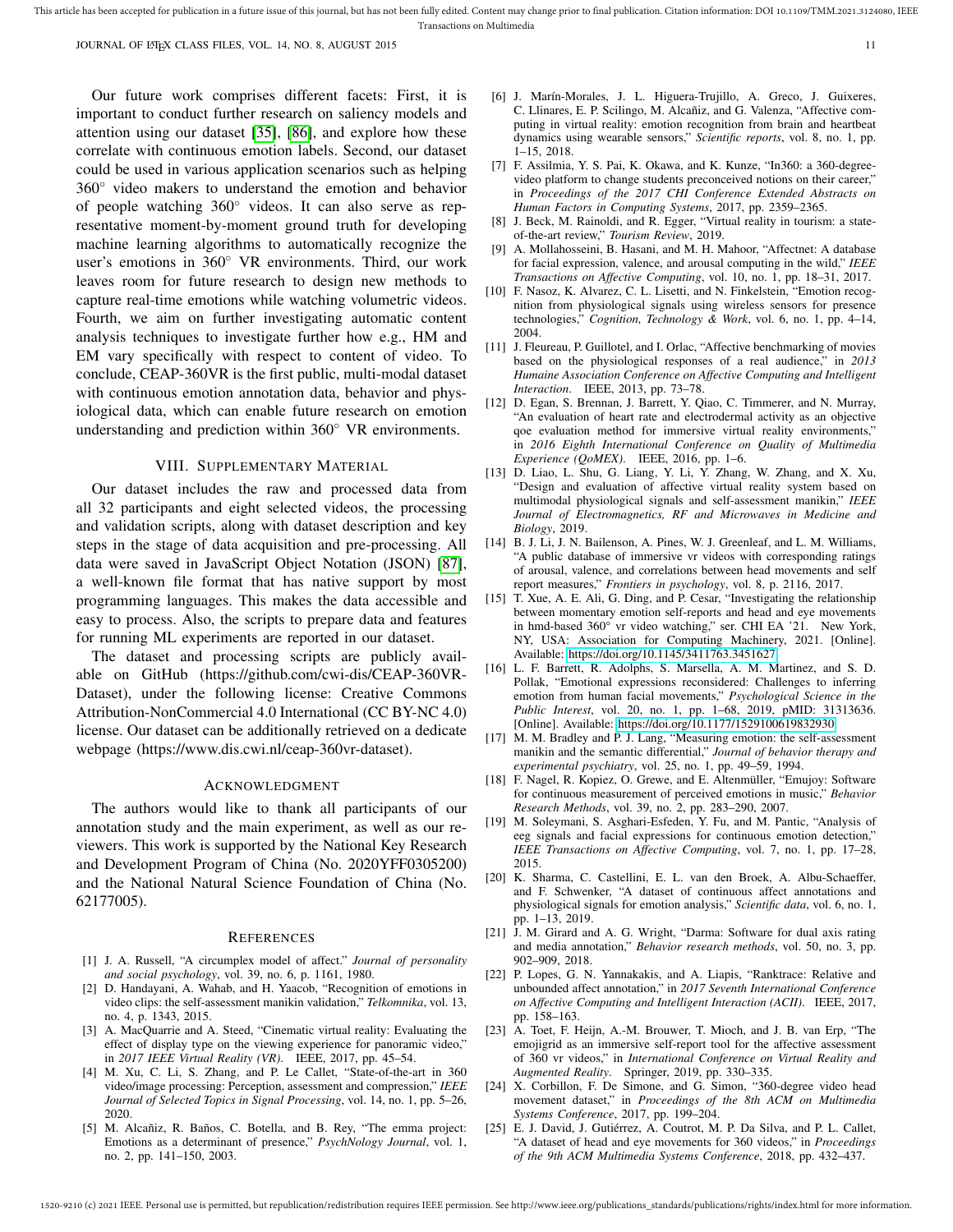- [26] C. Li, M. Xu, X. Du, and Z. Wang, "Bridge the gap between vqa and human behavior on omnidirectional video: A large-scale dataset and a deep learning model," in *Proceedings of the 26th ACM international conference on Multimedia*, 2018, pp. 932–940.
- [27] T. Xue, A. El Ali, T. Zhang, G. Ding, and P. Cesar, "Rcea-360vr: Realtime, continuous emotion annotation in 360° vr videos for collecting precise viewport-dependent ground truth labels," in *Proceedings of the 2021 CHI Conference on Human Factors in Computing Systems*, ser. CHI '21. New York, NY, USA: Association for Computing Machinery, 2021. [Online]. Available:<https://doi.org/10.1145/3411764.3445487>
- [28] W. Tang, S. Wu, T. Vigier, and M. P. Da Silva, "Influence of emotions on eye behavior in omnidirectional content," in *2020 Twelfth International Conference on Quality of Multimedia Experience (QoMEX)*. IEEE, 2020, pp. 1–6.
- [29] S. Moon and J. S. Lee, "Implicit analysis of perceptual multimedia experience based on physiological response," *IEEE Transactions on Multimedia*, 2017.
- [30] M. Soleymani, J. Lichtenauer, T. Pun, and M. Pantic, "A multimodal database for affect recognition and implicit tagging," *IEEE transactions on affective computing*, vol. 3, no. 1, pp. 42–55, 2011.
- [31] S. Koelstra, C. Muhl, M. Soleymani, J.-S. Lee, A. Yazdani, T. Ebrahimi, T. Pun, A. Nijholt, and I. Patras, "Deap: A database for emotion analysis; using physiological signals," *IEEE transactions on affective computing*, vol. 3, no. 1, pp. 18–31, 2011.
- [32] M. K. Abadi, R. Subramanian, S. M. Kia, P. Avesani, I. Patras, and N. Sebe, "Decaf: Meg-based multimodal database for decoding affective physiological responses," *IEEE Transactions on Affective Computing*, vol. 6, no. 3, pp. 209–222, 2015.
- [33] J. A. M. Correa, M. K. Abadi, N. Sebe, and I. Patras, "Amigos: A dataset for affect, personality and mood research on individuals and groups," *IEEE Transactions on Affective Computing*, 2018.
- [34] R. Subramanian, J. Wache, M. K. Abadi, R. L. Vieriu, S. Winkler, and N. Sebe, "Ascertain: Emotion and personality recognition using commercial sensors," *IEEE Transactions on Affective Computing*, vol. 9, no. 2, pp. 147–160, 2016.
- [35] M. Qiao, M. Xu, Z. Wang, and A. Borji, "Viewport-dependent saliency prediction in 360° video," *IEEE Transactions on Multimedia*, vol. 23, pp. 748–760, 2021.
- [36] C. Ozcinar and A. Smolic, "Visual attention in omnidirectional video for virtual reality applications," in *2018 Tenth International Conference on Quality of Multimedia Experience (QoMEX)*. IEEE, 2018, pp. 1–6.
- [37] M. Xu, Y. Song, J. Wang, M. Qiao, L. Huo, and Z. Wang, "Predicting head movement in panoramic video: A deep reinforcement learning approach," *IEEE transactions on pattern analysis and machine intelligence*, vol. 41, no. 11, pp. 2693–2708, 2018.
- [38] Z. Zhang, Y. Xu, J. Yu, and S. Gao, "Saliency detection in 360 videos," in *Proceedings of the European Conference on Computer Vision (ECCV)*, 2018, pp. 488–503.
- [39] Y. Xu, Y. Dong, J. Wu, Z. Sun, Z. Shi, J. Yu, and S. Gao, "Gaze prediction in dynamic 360 immersive videos," in *proceedings of the IEEE Conference on Computer Vision and Pattern Recognition*, 2018, pp. 5333–5342.
- [40] A. Nguyen, Z. Yan, and K. Nahrstedt, "Your attention is unique: Detecting 360-degree video saliency in head-mounted display for head movement prediction," in *Proceedings of the 26th ACM international conference on Multimedia*, 2018, pp. 1190–1198.
- [41] J. Marín-Morales, C. Llinares, J. Guixeres, and M. Alcañiz, "Emotion recognition in immersive virtual reality: From statistics to affective computing," *Sensors*, vol. 20, no. 18, p. 5163, 2020.
- [42] T. Zhang, A. El Ali, C. Wang, A. Hanjalic, and P. Cesar, "Rcea: Realtime, continuous emotion annotation for collecting precise mobile video ground truth labels," in *Proceedings of the 2020 CHI Conference on Human Factors in Computing Systems*, 2020, pp. 1–15.
- [43] S. Putze, D. Alexandrovsky, F. Putze, S. Höffner, J. D. Smeddinck, and R. Malaka, "Breaking the experience: Effects of questionnaires in vr user studies," in *Proceedings of the 2020 CHI Conference on Human Factors in Computing Systems*, 2020, pp. 1–15.
- [44] N. Milstein and I. Gordon, "Validating measures of electrodermal activity and heart rate variability derived from the empatica e4 utilized in research settings that involve interactive dyadic states," *Frontiers in Behavioral Neuroscience*, 2020.
- [45] R. S. Kennedy, N. E. Lane, K. S. Berbaum, and M. G. Lilienthal, "Simulator sickness questionnaire: An enhanced method for quantifying simulator sickness," *The international journal of aviation psychology*, vol. 3, no. 3, pp. 203–220, 1993.
- [46] T. Schubert, F. Friedmann, and H. Regenbrecht, "The experience of presence: Factor analytic insights," *Presence: Teleoperators & Virtual Environments*, vol. 10, no. 3, pp. 266–281, 2001.
- [47] S. G. Hart, "Nasa-task load index (nasa-tlx); 20 years later," in *Proceedings of the human factors and ergonomics society annual meeting*, vol. 50, no. 9. Sage Publications Sage CA: Los Angeles, CA, 2006, pp. 904–908.
- [48] I. Recommendation, "910, "subjective video quality assessment methods for multimedia applications," recommendation itu-t p. 910," *ITU Telecom. Standardization Sector of ITU*, 1999.
- [49] T. Xue, S. Ghosh, G. Ding, A. El Ali, and P. Cesar, "Designing realtime, continuous emotion annotation techniques for 360° vr videos," in *Extended Abstracts of the 2020 CHI Conference on Human Factors in Computing Systems Extended Abstracts*, 2020, pp. 1–9.
- [50] R. F. Gunst and R. L. Mason, "Fractional factorial design," *Wiley Interdisciplinary Reviews: Computational Statistics*, vol. 1, no. 2, pp. 234–244, 2009.
- [51] A. Lutz, J. Brefczynski-Lewis, T. Johnstone, and R. J. Davidson, "Regulation of the neural circuitry of emotion by compassion meditation: effects of meditative expertise," *PloS one*, vol. 3, no. 3, 2008.
- [52] E. L. Van Den Broek, V. Lisy, J. H. Janssen, J. H. Westerink, M. H. ` Schut, and K. Tuinenbreijer, "Affective man-machine interface: Unveiling human emotions through biosignals," in *International Joint Conference on Biomedical Engineering Systems and Technologies*. Springer, 2009, pp. 21–47.
- [53] E. van den Broek, "Affective signal processing (asp): Unraveling the mystery of emotions," 2011.
- [54] D. V. Cicchetti, "Guidelines, criteria, and rules of thumb for evaluating normed and standardized assessment instruments in psychology." *Psychological assessment*, vol. 6, no. 4, p. 284, 1994.
- [55] M. Xu, C. Li, Z. Chen, Z. Wang, and Z. Guan, "Assessing visual quality of omnidirectional videos," *IEEE Transactions on Circuits and Systems for Video Technology*, vol. 29, no. 12, pp. 3516–3530, 2018.
- [56] J. Li, C. Xia, Y. Song, S. Fang, and X. Chen, "A data-driven metric for comprehensive evaluation of saliency models," in *Proceedings of the IEEE international conference on computer vision*, 2015, pp. 190–198.
- Z. Bylinskii, T. Judd, A. Oliva, A. Torralba, and F. Durand, "What do different evaluation metrics tell us about saliency models?" *IEEE transactions on pattern analysis and machine intelligence*, vol. 41, no. 3, pp. 740–757, 2018.
- [58] V. Sitzmann, A. Serrano, A. Pavel, M. Agrawala, D. Gutierrez, B. Masia, and G. Wetzstein, "Saliency in vr: How do people explore virtual environments?" *IEEE transactions on visualization and computer graphics*, vol. 24, no. 4, pp. 1633–1642, 2018.
- [59] M. M. Bradley, L. Miccoli, M. A. Escrig, and P. J. Lang, "The pupil as a measure of emotional arousal and autonomic activation," *Psychophysiology*, vol. 45, no. 4, pp. 602–607, 2008.
- [60] Z. Zhu, K. Fujimura, and Q. Ji, "Real-time eye detection and tracking under various light conditions," in *Proceedings of the 2002 symposium on Eye tracking research & applications*, 2002, pp. 139–144.
- [61] B. Pfleging, D. K. Fekety, A. Schmidt, and A. L. Kun, "A model relating pupil diameter to mental workload and lighting conditions," in *Proceedings of the 2016 CHI conference on human factors in computing systems*, 2016, pp. 5776–5788.
- [62] P. Tarnowski, M. Kołodziej, A. Majkowski, and R. J. Rak, "Eyetracking analysis for emotion recognition," *Computational Intelligence and Neuroscience*, vol. 2020, 2020.
- [63] B. Zhao, Z. Wang, Z. Yu, and B. Guo, "Emotionsense: emotion recognition based on wearable wristband," in *2018 IEEE SmartWorld, Ubiquitous Intelligence & Computing, Advanced & Trusted Computing, Scalable Computing & Communications, Cloud & Big Data Computing, Internet of People and Smart City Innovation (Smart-World/SCALCOM/UIC/ATC/CBDCom/IOP/SCI)*. IEEE, 2018, pp. 346– 355.
- [64] M. V. d. Broeck, F. Kawsar, and J. Schöning, "It's all around you: Exploring 360 video viewing experiences on mobile devices," in *Proceedings of the 25th ACM international conference on Multimedia*, 2017, pp. 762–768.
- [65] W. Boucsein, *Electrodermal activity*. Springer Science & Business Media, 2012.
- [66] D. R. Bach, G. Flandin, K. J. Friston, and R. J. Dolan, "Modelling event-related skin conductance responses," *International Journal of Psychophysiology*, vol. 75, no. 3, pp. 349–356, 2010.
- [67] T. Zhang, A. El Ali, C. Wang, A. Hanjalic, and P. Cesar, "Corrnet: Fine-grained emotion recognition for video watching using wearable physiological sensors," *Sensors*, vol. 21, no. 1, p. 52, 2021.